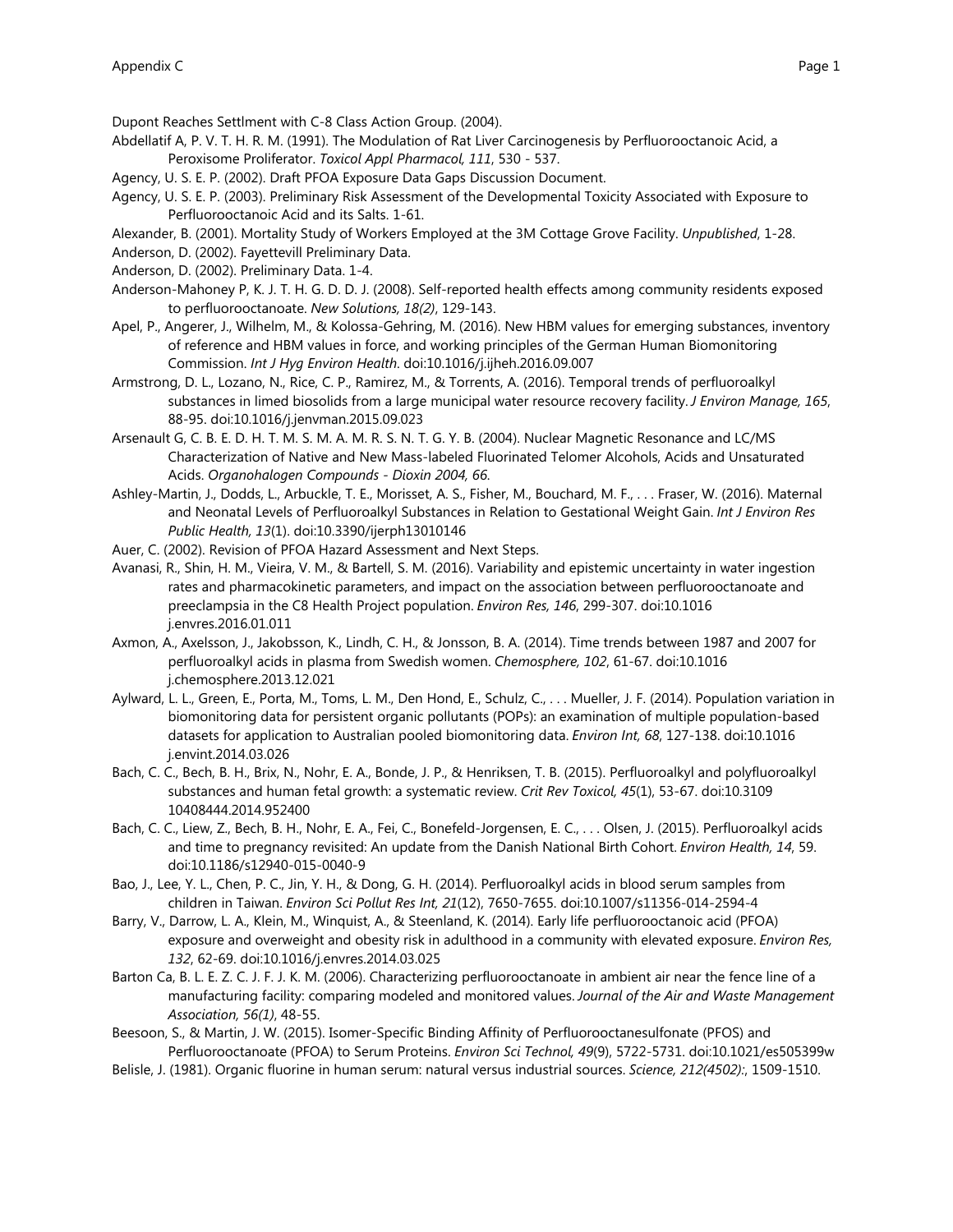- Benjamin J. Apelberg, F. R. W. J. B. H. A. M. C. R. U. H. L. L. N., & Lynn, R. G. (2007). Cord Serum Concentrations of Perfluorooctane Sulfonate (PFOS) and Perfluorooctanoate (PFOA) in Relation to Weight and Size at Birth. *Environ Health Perspect, 115*, 1670-1676.
- Berg, V., Nost, T. H., Huber, S., Rylander, C., Hansen, S., Veyhe, A. S., . . . Sandanger, T. M. (2014). Maternal serum concentrations of per- and polyfluoroalkyl substances and their predictors in years with reduced production and use. *Environ Int, 69*, 58-66. doi:10.1016/j.envint.2014.04.010
- Berger U, H. M. (2005). Validation of a screening method based on liquid chromatography coupled to high-resolution mass spectrometry for analysis of perfluoroalkylated substances in biota. *J Chromatogr A, 1081(2):*, 210-217.
- Bilott, R. (2003). Letter to Richard Hefter. EPA.
- Bilott, R. (2003). Notification of Human Health Threat Arising From Releases Of PFOA/APFO/C-8 In West Virginia And Ohio.
- Bilott, R. (2003). OPPT-2003-0012: Notification of Interested Party Status for PFOA and Telomers Enforceable Consent Agreement Development and Public Meeting.
- Bjerregaard-Olesen, C., Bach, C. C., Long, M., Ghisari, M., Bossi, R., Bech, B. H., . . . Bonefeld-Jorgensen, E. C. (2016). Time trends of perfluorinated alkyl acids in serum from Danish pregnant women 2008-2013. *Environ Int, 91*, 14-21. doi:10.1016/j.envint.2016.02.010
- Borges T, G. H. R. L. (1993). Perfluorodecanoic Acid Noncompetitively Inhibts the Peroxisomal Enzymes Enoyl-CoA Hydratase and 3-Hydroxyacyl-CoA Dehydrogenase. *Toxicol Appl Pharmacol, 118*, 8 - 15.
- Boulanger B, V. J. D. S. J. L. H. K. C. (2005). Evaluation of perfluorooctane surfactants in a wastewater treatment system and in a commercial surface protection product. *Environ Sci Technol, 39*, 5524-5530.
- Braun, J. M., Kalkbrenner, A. E., Just, A. C., Yolton, K., Calafat, A. M., Sjodin, A., . . . Lanphear, B. P. (2014). Gestational exposure to endocrine-disrupting chemicals and reciprocal social, repetitive, and stereotypic behaviors in 4 and 5-year-old children: the HOME study. *Environ Health Perspect, 122*(5), 513-520. doi:10.1289/ehp.1307261
- Braun, J. M., Kalkbrenner, A. E., Just, A. C., Yolton, K., Calafat, A. M., Sjodin, A., . . . Lanphear, B. P. (2014). Gestational exposure to endocrine-disrupting chemicals and reciprocal social, repetitive, and stereotypic behaviors in 4 and 5-year-old children: the HOME study. *Environ Health Perspect, 122*(5), 513-520. doi:10.1289/ehp.1307261
- Buchanan Gw, M. E. D. B. A. H. D. (2005). Concerning the origin of 19F-19F NMR COSY and NOESY connections in the spectra of perfluorooctanoic acid, R(F)-palmitic acid-F13 and diethyl perfluorosuberate. *Magn Reson Chem, 43(7):*, 528-534.
- Burris J, O. G. S. C. M. J. (2000). Determination of Serum Half-Lives of Several Fluorochemicals. 1-9.
- Buser, M. C., & Scinicariello, F. (2016). Perfluoroalkyl substances and food allergies in adolescents. *Environ Int, 88*, 74-79. doi:10.1016/j.envint.2015.12.020
- Butenhoff, J. (2002). Genotoxicity, Carcinogenicity, Developmental Effects and Reproductive Effects of Perfluorooctanoate: A Perspective from Available Animal and Human Studies. *Association of Plastics Manufacturers of Europe*, 1-22.
- Butenhoff, J. (2002). Hepatocellular Adenoma.
- Butenhoff J, C. G. E. C. F. D. H. K., & et al. (2002). Toxicity of Ammonium Perfluorooctanoate in Male Cynomolgus Monkeys after Oral Dosing for 6 months. *Toxicological Sciences, 69*, 1 - 14.
- Butenhoff J, G. D. M. J. O. G. R. J. M. J. Z. L. (2004). Characterization of risk for general population exposure to perfluorooctanoate. *Regulatory Toxicology and Pharmacology*.
- Butenhoff J, R. R. (2002). 3M Lifetime Drinking Water Health Advisory for Perfluorooctanoate.
- Butenhoff Jl, K. G. L. J. H. P. M. L. P. H. J. R. H. K. J. G. G. S. N. P. E. T. P. (2004). Pharmacokinetics of perfluorooctanoate in cynomolgus monkeys. *Toxicological Sciences, 82*, 394-406.
- Cai Y, A. E. L. D. J. W. (1995). Hepatic oxidative stress and related defenses during treatment of mice with acetylsalicylic acid and other peroxisome proliferators. *J Biochem Toxicol, 10(2):*, 87-94.
- Calafat, A. M., Wong, L. Y., Kuklenyik, Z., Reidy, J. A., & Needham, L. L. (2007). Polyfluoroalkyl chemicals in the U.S. population: data from the National Health and Nutrition Examination Survey (NHANES) 2003-2004 and comparisons with NHANES 1999-2000. *Environ Health Perspect, 115*(11), 1596-1602. doi:10.1289/ehp.10598
- Cariou, R., Veyrand, B., Yamada, A., Berrebi, A., Zalko, D., Durand, S., . . . Le Bizec, B. (2015). Perfluoroalkyl acid (PFAA) levels and profiles in breast milk, maternal and cord serum of French women and their newborns. *Environ Int, 84*, 71-81. doi:10.1016/j.envint.2015.07.014
- Case Mt, Y. R. G. C. M. S. (2001). Rat and rabbit oral developmental toxicology studies with two perfluorinated compounds. *Int J Toxicol, 20(2):*, 101-109.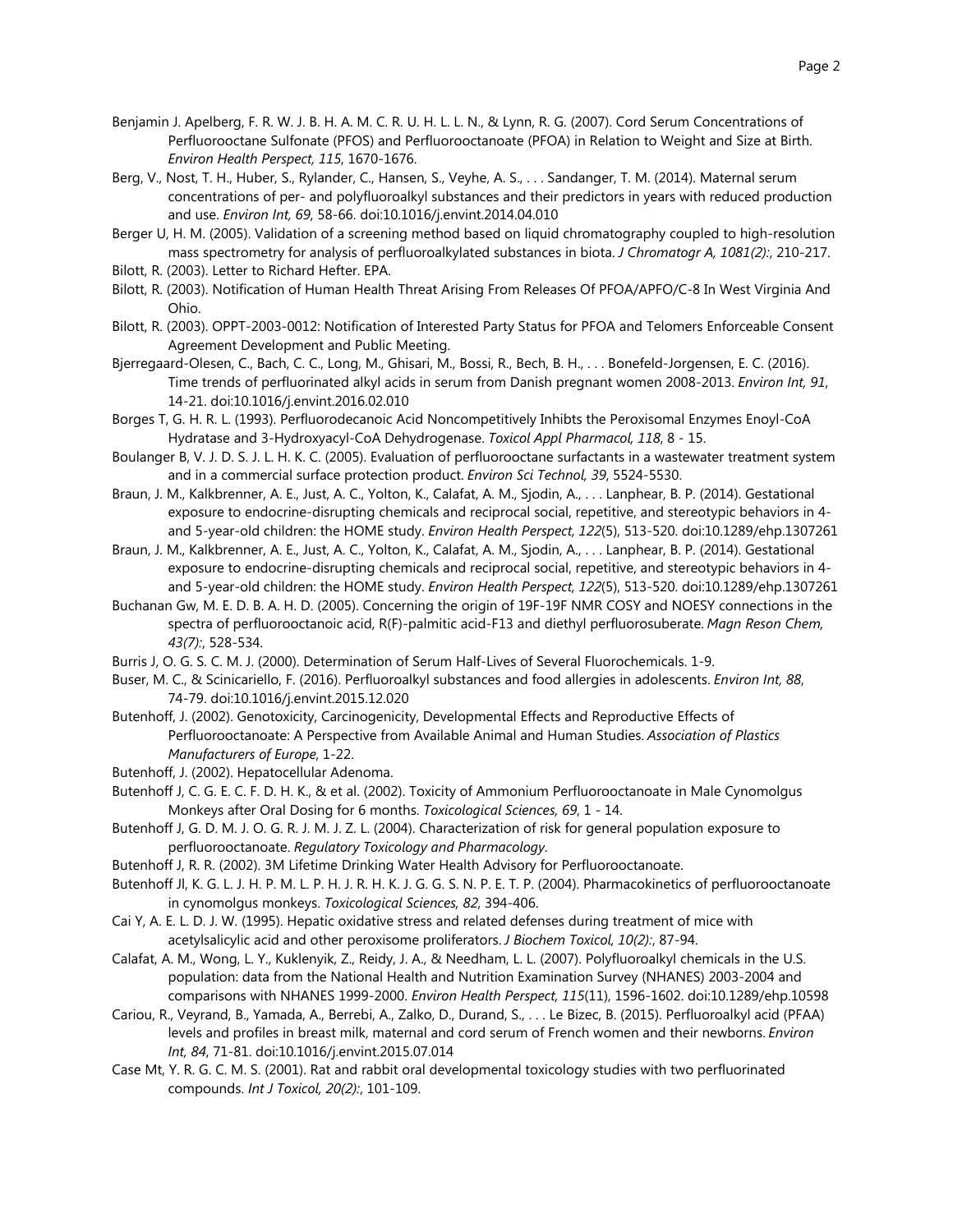- Cho, C. R., Lam, N. H., Cho, B. M., Kannan, K., & Cho, H. S. (2015). Concentration and correlations of perfluoroalkyl substances in whole blood among subjects from three different geographical areas in Korea. *Sci Total Environ, 512-513*, 397-405. doi:10.1016/j.scitotenv.2015.01.070
- Christensen, K. Y., Raymond, M., Thompson, B. A., & Anderson, H. A. (2016). Perfluoroalkyl substances in older male anglers in Wisconsin. *Environ Int, 91*, 312-318. doi:10.1016/j.envint.2016.03.012
- Cook, K. (2003). DuPont's failure to submit key health studies under the requirements of TSCA 8(e), 15 U.S.C. Section 2607(e).
- Corsolini S, K. K. (2004). Perfluorooctanesulfonate and Related Fluorochemicals in Several Organisms Including Humans from Italy. *Organohalogen Compounds - Dioxin 2004, 66*.
- Crank G, H. D. R. S. S. S. (1970). Perfluoroalkyl carbonyl compounds. 1. Perfluoroaldehyde and perfluorocarboxylic acid derivatives. *J Med Chem, 13(6):*, 1212-1215.
- Dahlgren, G. (2004). Human Health Effects from Exposure to Perfluorooctanoate (PFOA). *Unpublished*, 1-40.
- Darrow, L. A., Howards, P. P., Winquist, A., & Steenland, K. (2014). PFOA and PFOS serum levels and miscarriage risk. *Epidemiology, 25*(4), 505-512. doi:10.1097/EDE.0000000000000103
- Das, K. P., Grey, B. E., Rosen, M. B., Wood, C. R., Tatum-Gibbs, K. R., Zehr, R. D., . . . Lau, C. (2015). Developmental toxicity of perfluorononanoic acid in mice. *Reprod Toxicol, 51*, 133-144. doi:10.1016/j.reprotox.2014.12.012 Dawson, B. (1999). C8 Medical Surveillance. 1-2.
- Dawson, B. (2002). Employee Communication PFOA Blood Serum Testing Chamber Works.
- de Cock, M., de Boer, M. R., Lamoree, M., Legler, J., & van de Bor, M. (2014). Prenatal exposure to endocrine disrupting chemicals in relation to thyroid hormone levels in infants - a Dutch prospective cohort study. *Environ Health, 13*, 106. doi:10.1186/1476-069X-13-106
- De Felip, E., Abballe, A., Albano, F. L., Battista, T., Carraro, V., Conversano, M., . . . Vecchie, V. (2015). Current exposure of Italian women of reproductive age to PFOS and PFOA: A human biomonitoring study. *Chemosphere, 137*, 1-8. doi:10.1016/j.chemosphere.2015.03.046
- De Silva A, M. S. A. (2004). Isolating Isomers of Perfluorocarboxylates in Polar Bears (Ursus maritimus) from Two Geographical Locations. *Environ Sci Technol, 38*, 6538-6545.
- Denys, S., Fraize-Frontier, S., Moussa, O., Le Bizec, B., Veyrand, B., & Volatier, J. L. (2014). Is the fresh water fish consumption a significant determinant of the internal exposure to perfluoroalkylated substances (PFAS)? *Toxicol Lett, 231*(2), 233-238. doi:10.1016/j.toxlet.2014.07.028
- Derbel M, H. M. S. T. (1996). Differences in the induction of carboxylesterase RL4 in rat liver microsomes by various perfluorinated fatty acids, metabolically inert derivatives of fatty acids. *Biol Pharm Bull, 19(5):*, 765-767.
- DeWitt, J. C., Copeland, C. B., & Luebke, R. W. (2009). Suppression of humoral immunity by perfluorooctanoic acid is independent of elevated serum corticosterone concentration in mice. *Toxicol Sci, 109*(1), 106-112. doi:10.1093/toxsci/kfp040
- Dewitt, J. C., Copeland, C. B., Strynar, M. J., & Luebke, R. W. (2008). Perfluorooctanoic acid-induced immunomodulation in adult C57BL/6J or C57BL/6N female mice. *Environ Health Perspect, 116*(5), 644-650. doi:10.1289/ehp.10896
- DeWitt, J. C., Peden-Adams, M. M., Keller, J. M., & Germolec, D. R. (2012). Immunotoxicity of perfluorinated compounds: recent developments. *Toxicol Pathol, 40*(2), 300-311. doi:10.1177/0192623311428473
- DeWitt, J. C., Shnyra, A., Badr, M. Z., Loveless, S. E., Hoban, D., Frame, S. R., . . . Luster, M. I. (2009). Immunotoxicity of perfluorooctanoic acid and perfluorooctane sulfonate and the role of peroxisome proliferator-activated receptor alpha. *Crit Rev Toxicol, 39*(1), 76-94. doi:10.1080/10408440802209804
- DeWitt, J. C., Williams, W. C., Creech, N. J., & Luebke, R. W. (2016). Suppression of antigen-specific antibody responses in mice exposed to perfluorooctanoic acid: Role of PPARalpha and T- and B-cell targeting. *J Immunotoxicol, 13*(1), 38-45. doi:10.3109/1547691X.2014.996682
- Dhingra, R., Darrow, L. A., Klein, M., Winquist, A., & Steenland, K. (2016). Perfluorooctanoic acid exposure and natural menopause: A longitudinal study in a community cohort. *Environ Res, 146*, 323-330. doi:10.1016 j.envres.2015.12.037
- Dhingra, R., Lally, C., Darrow, L. A., Klein, M., Winquist, A., & Steenland, K. (2016). Perfluorooctanoic acid and chronic kidney disease: Longitudinal analysis of a Mid-Ohio Valley community. *Environ Res, 145*, 85-92. doi:10.1016 j.envres.2015.11.018
- Diaz M, C. E. K. P. J. B. G. M. G. G. (1994). Induction of cytochrome P4504A by the peroxisome proliferator perfluoro-n-octanoic acid. *Toxicology, 86*, 109-122.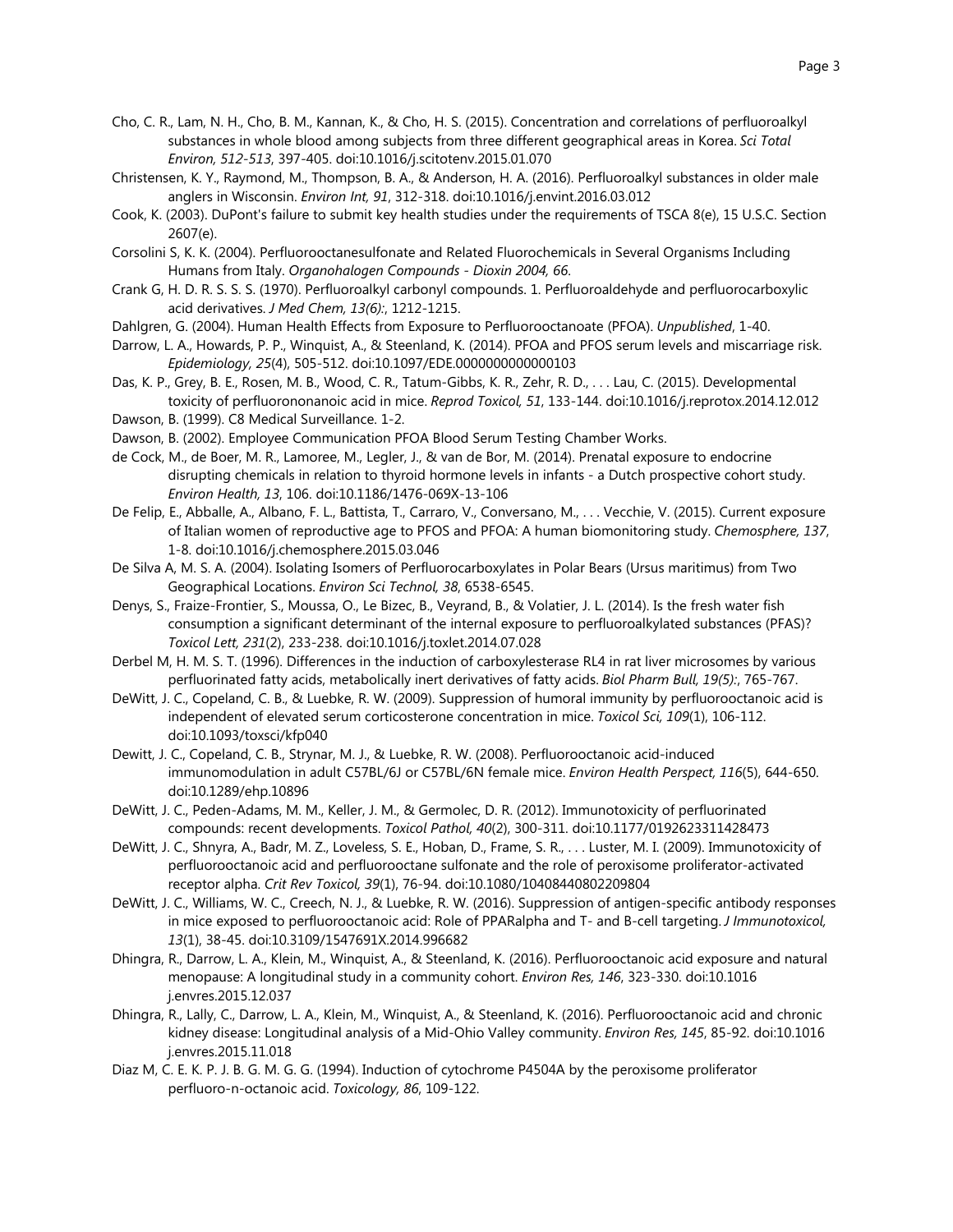- Dinglasan M, Y. Y. E. E. M. S. (2004). Flurotelomer Alchohol Biodegradation Yields Poly- and Perfluorinated Acids. *Environ Sci Technol, 38*, 2857-2864.
- Donauer, S., Chen, A., Xu, Y., Calafat, A. M., Sjodin, A., & Yolton, K. (2015). Prenatal exposure to polybrominated diphenyl ethers and polyfluoroalkyl chemicals and infant neurobehavior. *J Pediatr, 166*(3), 736-742. doi:10.1016/j.jpeds.2014.11.021
- Driver J, R. J. (2003). Preliminary Evaluation of Study Designs and Associated Measurements Relevant to Characterizing Potential PFOA-Related Residential Exposures from Carpet and Textiles. 1-18.
- Dupont. (2002). Perfluorooctanoic Acid. 1-95.
- Dupont. (2004). Dupont Reaches Settlement with C-8 Class Action Group. *wwwdupont.com*.
- Eckardt C, N. U. W. M. K. E. (1991). Experimental intraocular tolerance to liquid perfluorooctane and perfluoropolyether. *RETINA, 11(4)*, 375-384.
- Ellenbogen E, M. P. (1956). Heat denaturation of serum albumin in presence of perfluorooctanoic acid. *Science, 124(3215):*, 266-267.
- Environ. (2001). Preliminary Draft. 1-122.
- Environ. (2001). A Review of the Toxicology of Perfluorooctanoate (PFOA). *Dupont*, 1-148.
- Environ International, C. (2002). A Hazard Narrative for Perfluorooctanoate (PFOA). 1-43.
- Environmental Working, G. (2003). PFCs: A Family of Chemicals That Contaminate the Planet.
- Environmental Working, G. (2003). PFOA and other PFCs come from common products in every home. *wwwewg.org*.
- Environmental Working, G. (2004). DuPont disputes PFOA cancer claim. 1-2.
- Eom, J., Choi, J., Kim, J., & Kim, Y. (2014). A survey of exposure level and lifestyle factors for perfluorooctanoate and perfluorooctane sulfonate in human plasma from selected residents in Korea. *Int J Environ Res Public Health, 11*(7), 7231-7241. doi:10.3390/ijerph110707231
- Epa. (2002). Revised Draft Hazard Assessment of Perfluorooctanoic Acid (PFOA) And Its Salts. *EPA*, 1-101.
- Epa. (2004). EPA Press Advisory: EPA takes Enforcement Action Against DuPont For Toxic Substances Reporting Violations.
- Fabrega, F., Kumar, V., Schuhmacher, M., Domingo, J. L., & Nadal, M. (2014). PBPK modeling for PFOS and PFOA: validation with human experimental data. *Toxicol Lett, 230*(2), 244-251. doi:10.1016/j.toxlet.2014.01.007
- Fan, H., Ducatman, A., & Zhang, J. (2014). Perfluorocarbons and Gilbert syndrome (phenotype) in the C8 Health Study Population. *Environ Res, 135*, 70-75. doi:10.1016/j.envres.2014.08.011
- Fei C, M. J. K. T. R. E. O. J. (2007). Perfluorinated chemicals and fetal growth: a study within the Danish National Birth Cohort. *Environ Health Perspect, 115(11)*, 1677-1682.
- Field Ja, S. S. B. D. (2005). Comment on "Detection of perfluorooctane surfactants in Great Lakes water" and "Mass budget of perluorooctane surfactants in Lake Ontario". *Environ Sci Technol, 39(10)*, 3883-3884.
- Fields, S. (2005). Another fast-food fear. *Environ Health Perspect, 111(16):*, A872.
- Flaherty Jm, C. P. D. D. E. R. K. S. M. E. M. E. R. W. K. S. B. (2005). Quantitative determination of perfluorooctanoic acid in serum and plasma by liquid chromatography tandem mass spectrometry. *J Chromatogr B Analyt Technol Biomed Life Sci, 819*, 329-338.
- Fletcher, T., Kyle Steenland, David Savitz. (2009). Status Report: PFOA and immune biomarkers in adults exposed to PFOA in drinking water in the mid Ohio valley. *C8 Science Panel - Status Report*.
- Fletcher, T., David Savitz and Kyle Steenland. (2012). Infections, obesity and clinical markers in children in relation to PFOA serum level during pregnancy in mothers in the Mid-Ohio Valley. *C8 Scienc pane; Report*.
- Franken, C., Koppen, G., Lambrechts, N., Govarts, E., Bruckers, L., Den Hond, E., . . . Schoeters, G. (2017). Environmental exposure to human carcinogens in teenagers and the association with DNA damage. *Environ Res, 152*, 165-174. doi:10.1016/j.envres.2016.10.012
- Franklin, J. (2002). APME Working Group on APFO/PFOA.
- Frisbee, S. J., Brooks, A. P., Jr., Maher, A., Flensborg, P., Arnold, S., Fletcher, T., . . . Ducatman, A. M. (2009). The C8 health project: design, methods, and participants. *Environ Health Perspect, 117*(12), 1873-1882. doi:10.1289 ehp.0800379
- Frisbee, S. J., Shankar, A., Knox, S. S., Steenland, K., Savitz, D. A., Fletcher, T., & Ducatman, A. M. (2010). Perfluorooctanoic acid, perfluorooctanesulfonate, and serum lipids in children and adolescents: results from the C8 Health Project. *Arch Pediatr Adolesc Med, 164*(9), 860-869. doi:10.1001/archpediatrics.2010.163
- Fu, Y., Wang, T., Fu, Q., Wang, P., & Lu, Y. (2014). Associations between serum concentrations of perfluoroalkyl acids and serum lipid levels in a Chinese population. *Ecotoxicol Environ Saf, 106*, 246-252. doi:10.1016 j.ecoenv.2014.04.039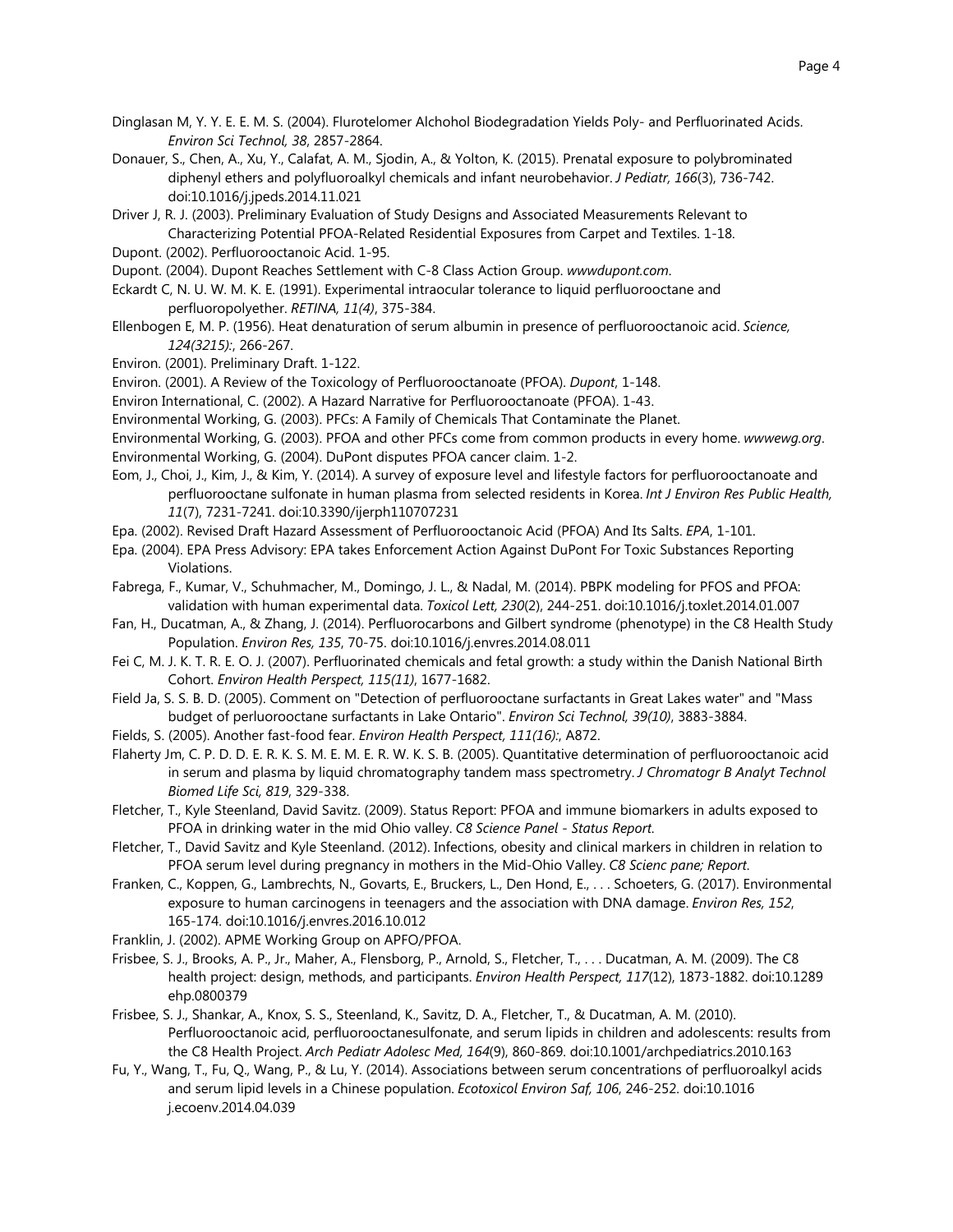- Fu, Y., Wang, T., Wang, P., Fu, Q., & Lu, Y. (2014). Effects of age, gender and region on serum concentrations of perfluorinated compounds in general population of Henan, China. *Chemosphere, 110*, 104-110. doi:10.1016 j.chemosphere.2014.02.020
- Gallo, V., Leonardi, G., Genser, B., Lopez-Espinosa, M. J., Frisbee, S. J., Karlsson, L., . . . Fletcher, T. (2012). Serum perfluorooctanoate (PFOA) and perfluorooctane sulfonate (PFOS) concentrations and liver function biomarkers in a population with elevated PFOA exposure. *Environ Health Perspect, 120*(5), 655-660. doi:10.1289/ehp.1104436
- Galloway, T. S., Fletcher, T., Thomas, O. J., Lee, B. P., Pilling, L. C., & Harries, L. W. (2015). PFOA and PFOS are associated with reduced expression of the parathyroid hormone 2 receptor (PTH2R) gene in women. *Chemosphere, 120*, 555-562. doi:10.1016/j.chemosphere.2014.09.066
- Gao, B., He, X., Liu, W., Zhang, H., Saito, N., & Tsuda, S. (2015). Distribution of perfluoroalkyl compounds in rats: Indication for using hair as bioindicator of exposure. *J Expo Sci Environ Epidemiol, 25*(6), 632-638. doi:10.1038/jes.2014.54
- Gao, Y., Fu, J., Cao, H., Wang, Y., Zhang, A., Liang, Y., . . . Jiang, G. (2015). Differential accumulation and elimination behavior of perfluoroalkyl Acid isomers in occupational workers in a manufactory in China. *Environ Sci Technol, 49*(11), 6953-6962. doi:10.1021/acs.est.5b00778
- Gebbink, W. A., Berger, U., & Cousins, I. T. (2015). Estimating human exposure to PFOS isomers and PFCA homologues: the relative importance of direct and indirect (precursor) exposure. *Environ Int, 74*, 160-169. doi:10.1016/j.envint.2014.10.013
- Gebbink, W. A., Glynn, A., & Berger, U. (2015). Temporal changes (1997-2012) of perfluoroalkyl acids and selected precursors (including isomers) in Swedish human serum. *Environ Pollut, 199*, 166-173. doi:10.1016 j.envpol.2015.01.024
- Geiger, S. D., Xiao, J., Ducatman, A., Frisbee, S., Innes, K., & Shankar, A. (2014). The association between PFOA, PFOS and serum lipid levels in adolescents. *Chemosphere, 98*, 78-83. doi:10.1016/j.chemosphere.2013.10.005
- Geiger, S. D., Xiao, J., & Shankar, A. (2014). No association between perfluoroalkyl chemicals and hypertension in children. *Integr Blood Press Control, 7*, 1-7. doi:10.2147/IBPC.S47660
- Genser, B., Teles, C. A., Barreto, M. L., & Fischer, J. E. (2015). Within- and between-group regression for improving the robustness of causal claims in cross-sectional analysis. *Environ Health, 14*, 60. doi:10.1186 s12940-015-0047-2
- Genuis, S. J., Beesoon, S., & Birkholz, D. (2013). Biomonitoring and Elimination of Perfluorinated Compounds and Polychlorinated Biphenyls through Perspiration: Blood, Urine, and Sweat Study. *ISRN Toxicol, 2013*, 483832. doi:10.1155/2013/483832
- Ghisari, M., Eiberg, H., Long, M., & Bonefeld-Jorgensen, E. C. (2014). Polymorphisms in phase I and phase II genes and breast cancer risk and relations to persistent organic pollutant exposure: a case-control study in Inuit women. *Environ Health, 13*(1), 19. doi:10.1186/1476-069X-13-19
- Gilliland F, M. J. (1993). Mortality Among Employees of a Perfluorooctanoic Acid Production Plant. *JOM, 35*, 950 954.
- Gilliland F, M. J. (1996). Serum Perfluorooctanoic Acid and Hepatic Enzymes, Lipoproteins, and Cholesterol: A Study of Occupationally Exposed Men. *Am J Ind Med, 29*, 560 - 568.
- Gilliland, F. D., & Mandel, J. S. (1993). Mortality among employees of a perfluorooctanoic acid production plant. *J Occup Med, 35*(9), 950-954.
- Gleason, J. A., Post, G. B., & Fagliano, J. A. (2015). Associations of perfluorinated chemical serum concentrations and biomarkers of liver function and uric acid in the US population (NHANES), 2007-2010. *Environ Res, 136*, 8-14. doi:10.1016/j.envres.2014.10.004
- Goecke C, J. B. R. N. (1992). A Comparative Toxicological Investigation of Perfluorocarboxylic Acids In Rats by Fluorine-19 NMR Spectroscopy. *Chem Res. Toxicol., 5*, 512 - 519.
- Gomez-Canela, C., Fernandez-Sanjuan, M., Farres, M., & Lacorte, S. (2015). Factors affecting the accumulation of perfluoroalkyl substances in human blood. *Environ Sci Pollut Res Int, 22*(2), 1480-1486. doi:10.1007 s11356-014-3439-x
- Goralczyk, K., Pachocki, K. A., Hernik, A., Strucinski, P., Czaja, K., Lindh, C. H., . . . Ludwicki, J. K. (2015). Perfluorinated chemicals in blood serum of inhabitants in central Poland in relation to gender and age. *Sci Total Environ, 532*, 548-555. doi:10.1016/j.scitotenv.2015.06.050
- Goralczyk, K., Strucinski, P., Wojtyniak, B., Rabczenko, D., Lindh, C. H., Jonsson, B. A., . . . Ludwicki, J. K. (2015). Is the fact of parenting couples cohabitation affecting the serum levels of persistent organohalogen pollutants? *Int J Hyg Environ Health, 218*(4), 392-400. doi:10.1016/j.ijheh.2015.03.005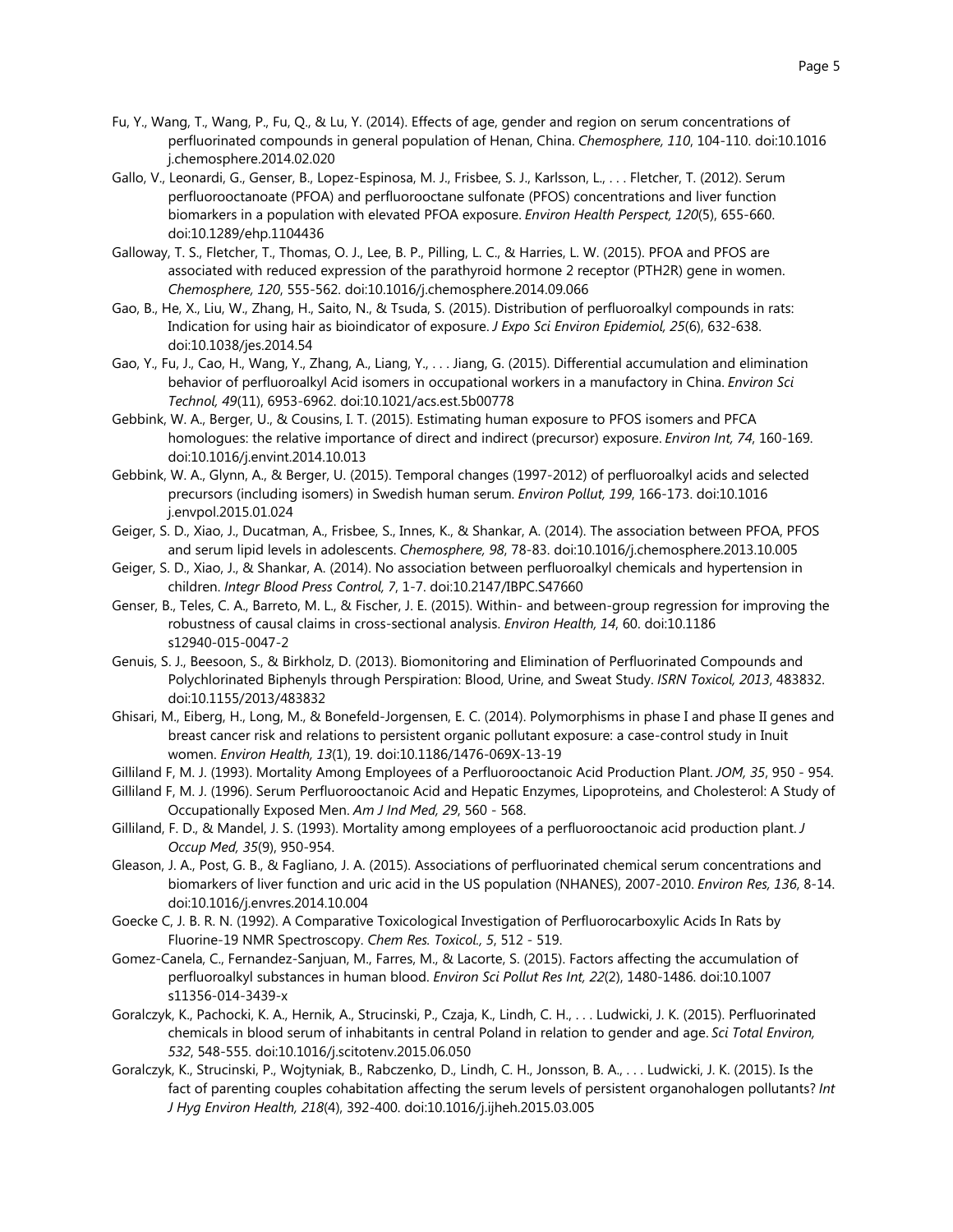- Goudarzi, H., Araki, A., Itoh, S., Sasaki, S., Miyashita, C., Mitsui, T., . . . Kishi, R. (2017). The Association of Prenatal Exposure to Perfluorinated Chemicals with Glucocorticoid and Androgenic Hormones in Cord Blood Samples: The Hokkaido Study. *Environ Health Perspect, 125*(1), 111-118. doi:10.1289/EHP142
- Goudarzi, H., Nakajima, S., Ikeno, T., Sasaki, S., Kobayashi, S., Miyashita, C., . . . Kishi, R. (2016). Prenatal exposure to perfluorinated chemicals and neurodevelopment in early infancy: The Hokkaido Study. *Sci Total Environ, 541*, 1002-1010. doi:10.1016/j.scitotenv.2015.10.017
- Gray. (2004). Perfluorinated Acid Body Burden in the US Population May Increase Perinatal Developmental Risk. *Unpublished*.
- Gray, D. (2002). Benchmark dose and Leydig cell tumor issues.
- Gray, D. (2003). APFO TOXICITY.
- Gray, D. (2003). PFOA Pharmacokinetics Review. 1-6.
- Gray D, D. J. (2003). Liver Toxicity in Fluorochemical Workers. 1-12.
- Greenberg, G. (2003). EPA Issues Powerful Indictment of Chemical in Teflon. *Kodak Health Safety & Environment Program*, 1 - 6.
- Gribble, M. O., Bartell, S. M., Kannan, K., Wu, Q., Fair, P. A., & Kamen, D. L. (2015). Longitudinal measures of perfluoroalkyl substances (PFAS) in serum of Gullah African Americans in South Carolina: 2003-2013. *Environ Res, 143*(Pt B), 82-88. doi:10.1016/j.envres.2015.03.012
- Grun F, B. B. (2007). Perturbed nuclear receptor signaling by environmental obesogens as emerging factors in the obesity crisis. *Rev Endocr Metab Disord, 8*, 161-171.
- Guruge Ks, T. S. Y. N. W. S. M. K. M. S. H. R. K. K. Y. N. M. S. (2005). Perfluorinated organic compounds in human blood serum and seminal plasma: a study of urban and rural tea worker populations in Sri Lanka. *J Environ Monit, 7(4):*, 371-377.
- Guruge Ks, Y. L. W. Y. N. M. S. L. P. K. G. J. P. J. P. D. Y. N. (2006). Gene expression profiles in rat liver treated with perfluorooctanoic acid (PFOA). *Toxicol Sci, 89*, 93-107.
- Han X, H. P. M. S. T. A. J. G. W. (2004). Binding of Perfluorooctanoic Acid to Rat Liver-form and Kidney-form a2u-Globulins. *Drug Chem Toxicol, 27(4)*, 341-360.
- Han X, S. T. K. R. J. G., & et al. (2003). Binding of Perfluorooctanoic Acid to Rat and Human Plasma Proteins. *Chem Res Toxicol, 16*, 775-781.
- Hansen Kj, J. H. O. E. J. S. B. J. L. D. L. A. (2002). Quantitative characterization of trace levels of PFOS and PFOA in the Tennessee River. *Environ Sci Technol, 36(8)*, 1681-1685.
- Hansen, K. J. H. E. J. B. J. D. L. (2002). Quantitative Characterization of Trace Levels of PFOS and PFOA in the Tennessee River. *Environmental Science and Technology, 36*, 1681-1685.
- Hanson Ml, S. J. S. P. K. B. T. M. B. R. A. M. S. A. S. K. R. (2005). Microcosm Evaluation of the Fate, Toxicity, and Risk to Aquatic Macrophytes from Perfluorooctanoic Acid (PFOA). *Arch Environ. Contam. Toxicol., 49*, 307-316.
- Harada K, I. K. M. A. Y. T. S. N. K. A. (2005). Renal clearance of perfluorooctane sulfonate and perfluorooctanoate in humans and their species-specific excretion. *Environ Res, 99*, 253-261.
- Harada K, N. S. S. K. F. K. N. S. S. N. Y. K. K. A. (2006). Particle Size Distribution and Respiratory Deposition Estimates of Airborne Perfluorooctanoate and Perfluorooctanesulfonate in Kyoto Area, Japan. *Bulletin of Environmental Contamination and Toxicology, 76(2)*, 306-310.
- Harada K, N. S. S. N. T. T. K. A. (2005). Airborne perfluorooctanoate may be a substantial source contamination in Kyoto area, Japan. *Bull Environ Contam Toxicol, 74(1):*, 64-69.
- Harada K, S. N. I. K. Y. T. W. T. S. S. K. S. K. A. (2004). The Influence of Time, Sex and Geographic Factors on Levels of Perfluorooctane Sulfonate and Perflurooctanoate in Human Serum over the Last 25 years. *J Occup. Health, 46*, 141-147.
- Harada K, S. N. S. K. I. K. K. A. (2003). Perfluorooctane Sulfonate Contamination of Drinking Water in the Tama River, Japan: Estimated Effects on Resident Serum Levels. *Bull Environ. Contam. Toxicol., 71*, 31-36.
- Harada K, X. F. O. K. I. T. K. A. (2005). Effects of PFOS and PFOA on L-type Ca2+ currents in guinea-pig ventricular myocytes. *Biochemical and Biophysical Research Communications, 329*, 487-494.
- Hardell, E., Karrman, A., van Bavel, B., Bao, J., Carlberg, M., & Hardell, L. (2014). Case-control study on perfluorinated alkyl acids (PFAAs) and the risk of prostate cancer. *Environ Int, 63*, 35-39. doi:10.1016/j.envint.2013.10.005
- Hardwick, D. (2002). Site Manual for DuPont PFOA Screening. 1-8.

Hatcher, A. (2004). DuPont Testing. *WTAP News*, 1.

Haughom B, S. O. (1992). The mechanism underlying the hypolipemic effect of perfluorooctanoic acid (PFOA), perfluorooctane sulphonic acid (PFOSA) and clofibric acid. *Biochimica et Biophysica, 28*, 65 - 72.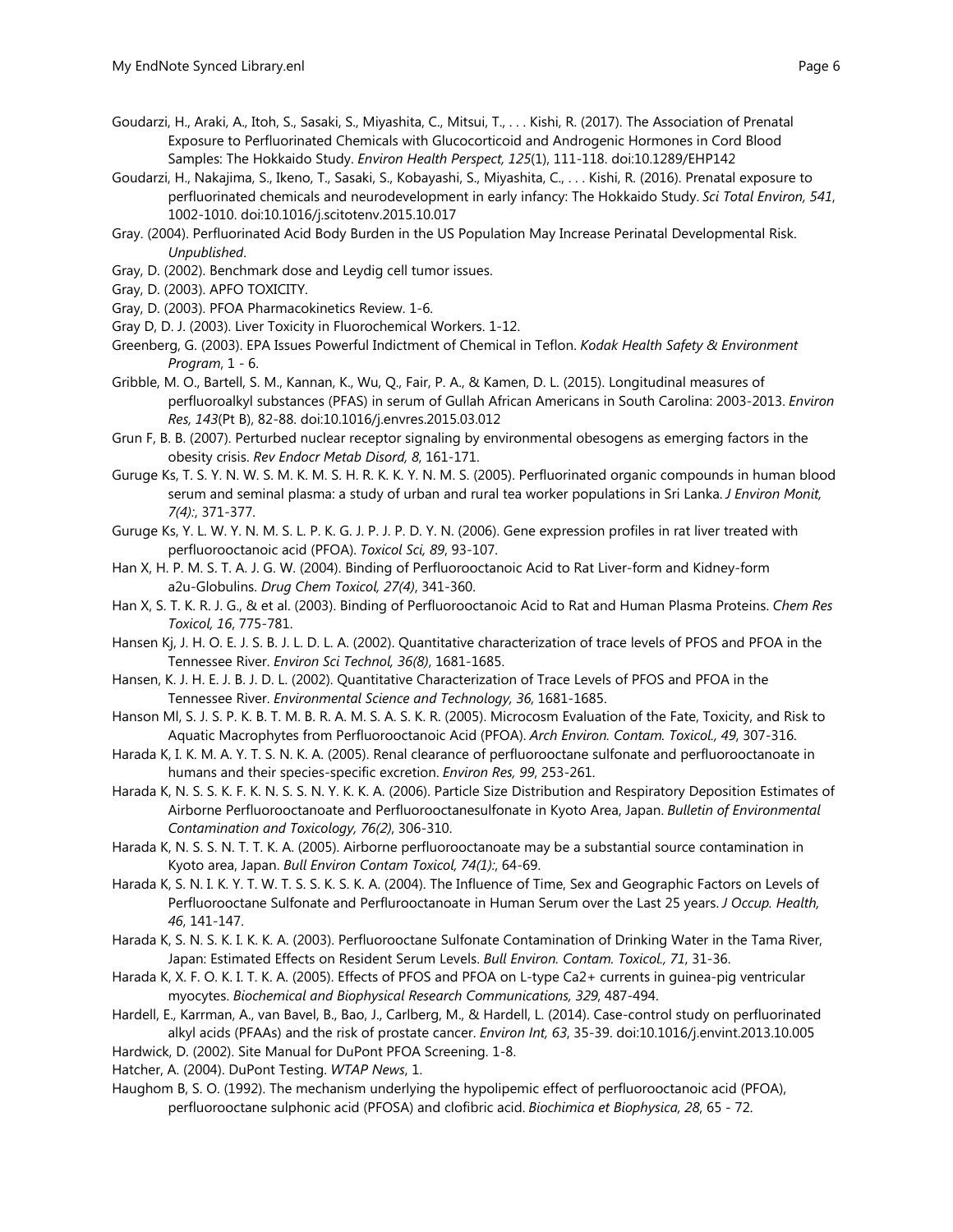- Hefter, R. (2003). TSCA 8(e) Reporting Requirements for PFOA Information.
- Heinze, J. (2003). Summary and Analysis of Health Data on Perfluorooctanoic Acid (PFOA). *Environmental Health Research Foundation*, 1-8.
- Hekster F, L. R. V. P. (2003). Perfluoroalkylated Substances. *Rev Environ Contam Toxicol, 179*.
- Hernandez, O. (2002). Preliminary Risk Assessment of Perfluorooctanoic Acid. 1-3.
- Hinderliter P, J. G. (2000). Development of a Biologically Based Model to Describe Perfluorooctanoic Acid (PFOA) Kinetics.
- Hinderliter Pm, D. M. P. K. G. L. (2006). Perfluorooctanoic acid: relationship between repeated inhalation exposures and plasma PFOA concentration in the rat. *Toxicology, 220*, 80-85.
- Hinderliter Pm, M. E. G. S. A. B. J. L. K. J. G. L. (2005). Perfluorooctanoate: Placental and lactational transport pharmacokinetics in rats. *Toxicology, 211:*, 139-148.
- Hoerauf H, F. F. M. D. H. D. J. W. P. L. H. (2002). Determination of the solubility of perfluorocarbon liquids in silicone oil in vitro and in vivo. *RETINA, 22(2):*, 163-168.
- Hoffman, K., Webster, T. F., Weisskopf, M. G., Weinberg, J., & Vieira, V. M. (2010). Exposure to polyfluoroalkyl chemicals and attention deficit/hyperactivity disorder in U.S. children 12-15 years of age. *Environ Health Perspect, 118*(12), 1762-1767. doi:10.1289/ehp.1001898
- Holm A, W. S. R. M. P. L. E. G. T. (2004). Determination of perfluorooctane sulfonate and perfluorooctanoic acid in human plasma by large volume injection capillary column switching liquid chromatography coupled to electrospray ionization mass spectrometry. *J Sep. Sci., 27*, 1071-1079.
- Holmstrom K, J. U. B. A. (2004). Temporal trends of PFOS and PFOA in Guillemot Eggs from the Baltic Sea, 1968-2003. *SETAC 2004*, 1.
- Holmstrom Ke, J. U. B. A. (2005). Temporal trends of PFOS and PFOA in guillemot eggs from the Baltic Sea, 1968--2003. *Environ Sci Technol, 39(1)*.
- Hori H, H. E. E. H. K. S. K. K. I. T. K. H. A. R. (2004). Decomposition of Environmentally Persistent Perfluorooctanoic Acid in Water by Photochemical Approaches. *Environ Sci. Technol., 38*, 6118-6124.
- Hori H, Y. A. H. E. T. S. Y. N. K. S. K. H. A. R. (2005). Efficient decomposition of environmentally persistent perfluorocarboxylic acids by use of persulfate as a photochemical oxidant. *Environ Sci Technol, 39(7):*, 2383-2388.
- Hoyer, B. B., Ramlau-Hansen, C. H., Obel, C., Pedersen, H. S., Hernik, A., Ogniev, V., . . . Toft, G. (2015). Pregnancy serum concentrations of perfluorinated alkyl substances and offspring behaviour and motor development at age 5-9 years--a prospective study. *Environ Health, 14*, 2. doi:10.1186/1476-069X-14-2
- Hu, Q., Franklin, J. N., Bryan, I., Morris, E., Wood, A., & DeWitt, J. C. (2012). Does developmental exposure to perflurooctanoic acid (PFOA) induce immunopathologies commonly observed in neurodevelopmental disorders? *Neurotoxicology, 33*(6), 1491-1498. doi:10.1016/j.neuro.2012.10.016
- Hu, Q., Strynar, M. J., & DeWitt, J. C. (2010). Are developmentally exposed C57BL/6 mice insensitive to suppression of TDAR by PFOA? *J Immunotoxicol, 7*(4), 344-349. doi:10.3109/1547691X.2010.520045
- Huber, S., & Brox, J. (2015). An automated high-throughput SPE micro-elution method for perfluoroalkyl substances in human serum. *Anal Bioanal Chem, 407*(13), 3751-3761. doi:10.1007/s00216-015-8601-x
- Humblet, O., Diaz-Ramirez, L. G., Balmes, J. R., Pinney, S. M., & Hiatt, R. A. (2014). Perfluoroalkyl chemicals and asthma among children 12-19 years of age: NHANES (1999-2008). *Environ Health Perspect, 122*(10), 1129-1133. doi:10.1289/ehp.1306606
- Innes, K. E., Wimsatt, J. H., Frisbee, S., & Ducatman, A. M. (2014). Inverse association of colorectal cancer prevalence to serum levels of perfluorooctane sulfonate (PFOS) and perfluorooctanoate (PFOA) in a large Appalachian population. *BMC Cancer, 14*, 45. doi:10.1186/1471-2407-14-45
- Inoue K, O. F. I. R. K. M. O. N. N. H. (2004). Determination of perfluorooctane sulfonate, perfluorooctanoate and perfluorooctane sulfonylamide in human plasma by column-switching liquid chromatography-electrospray mass spectrometry coupled with solid-phase extraction. *J Chromatogr B Analyt Technol Biomed Life Sci, 810(1):*, 49-56.
- Intrasuksri U, R. S. O. B. M. N. D. F. D. (1998). Mechanisms of Peroxisome Proliferation by Perfluorooctanoic Acid and Endogenous Fatty Acids. *Gen Pharmac., 31*, 187-197.
- Ishihama Y, K. H. A. N. (2000). Surfactants Usable for Electrospray Ionization Mass Spectrometry. *Analytical Biochemistry, 287*, 45-54.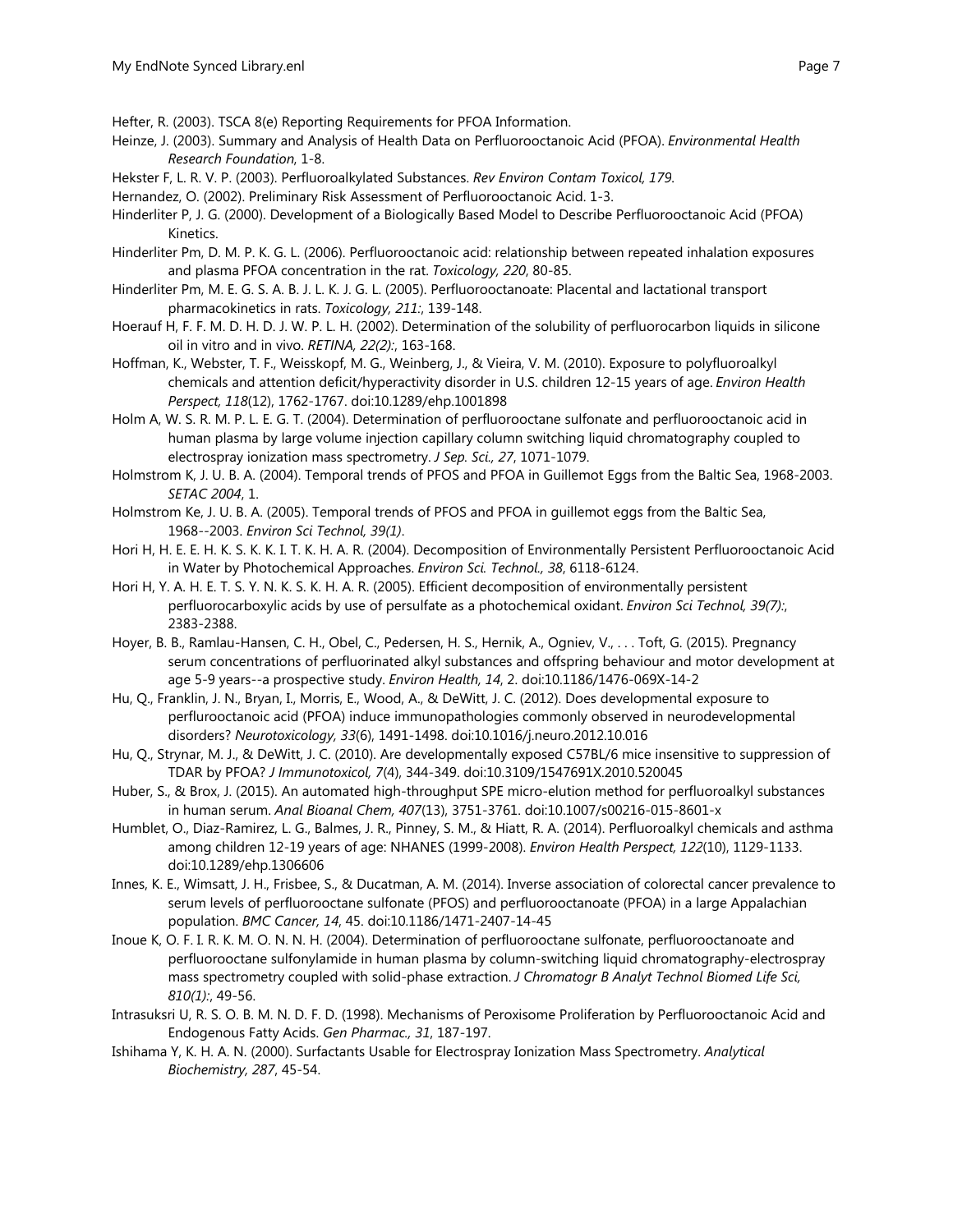- Itoh, S., Araki, A., Mitsui, T., Miyashita, C., Goudarzi, H., Sasaki, S., . . . Kishi, R. (2016). Association of perfluoroalkyl substances exposure in utero with reproductive hormone levels in cord blood in the Hokkaido Study on Environment and Children's Health. *Environ Int, 94*, 51-59. doi:10.1016/j.envint.2016.05.011
- Jain, R. B. (2015). Estimation of the total concentration of perfluoroalkyl acids (PFAA) in human serum: Data from NHANES 2005-2012. *Chemosphere, 134*, 387-394. doi:10.1016/j.chemosphere.2015.04.104
- Jiang, Q., Lust, R. M., & DeWitt, J. C. (2013). Perfluorooctanoic acid induced-developmental cardiotoxicity: are peroxisome proliferator activated receptor alpha (PPARalpha) and bone morphorgenic protein 2 (BMP2) pathways involved? *J Toxicol Environ Health A, 76*(11), 635-650. doi:10.1080/15287394.2013.789415
- Jiang, Q., Lust, R. M., Strynar, M. J., Dagnino, S., & DeWitt, J. C. (2012). Perflurooctanoic acid induces developmental cardiotoxicity in chicken embryos and hatchlings. *Toxicology, 293*(1-3), 97-106. doi:10.1016/j.tox.2012.01.005
- Jiang, Q., Ma, W., Wu, J., Wingard, C. J., & DeWitt, J. C. (2016). Perfluorooctanoic acid-induced toxicity in primary cultures of chicken embryo cardiomyocytes. *Environ Toxicol, 31*(11), 1580-1590. doi:10.1002/tox.22162
- Jiang, W., Zhang, Y., Zhu, L., & Deng, J. (2014). Serum levels of perfluoroalkyl acids (PFAAs) with isomer analysis and their associations with medical parameters in Chinese pregnant women. *Environ Int, 64*, 40-47. doi:10.1016 j.envint.2013.12.001
- Jin, H., Zhang, Y., Jiang, W., Zhu, L., & Martin, J. W. (2016). Isomer-Specific Distribution of Perfluoroalkyl Substances in Blood. *Environ Sci Technol, 50*(14), 7808-7815. doi:10.1021/acs.est.6b01698
- Johansson N, F. A. E. P. (2008). Neonatal exposure to perfluorooctane sulfonate (PFOS) and perfluorooctanoic acid (PFOA) causes neurobehavioural defects in adult mice. *Neurotoxicology, 29*, 160-169.
- Johnson, P. I., Sutton, P., Atchley, D. S., Koustas, E., Lam, J., Sen, S., . . Woodruff, T. J. (2014). The Navigation Guide evidence-based medicine meets environmental health: systematic review of human evidence for PFOA effects on fetal growth. *Environ Health Perspect, 122*(10), 1028-1039. doi:10.1289/ehp.1307893
- Jorgensen, K. T., Specht, I. O., Lenters, V., Bach, C. C., Rylander, L., Jonsson, B. A., . . . Bonde, J. P. (2014). Perfluoroalkyl substances and time to pregnancy in couples from Greenland, Poland and Ukraine. *Environ Health, 13*, 116. doi:10.1186/1476-069X-13-116
- Jusko, T. A., Oktapodas, M., Palkovicova Murinova, L., Babinska, K., Babjakova, J., Verner, M. A., . . . Lamoree, M. H. (2016). Demographic, Reproductive, and Dietary Determinants of Perfluorooctane Sulfonic (PFOS) and Perfluorooctanoic Acid (PFOA) Concentrations in Human Colostrum. *Environ Sci Technol, 50*(13), 7152-7162. doi:10.1021/acs.est.6b00195
- Kaiser, M. (2001). 2nd Draft Trip Report: Visit to National Medical Services Laboratory (NMS). *Dupont*.
- Kaiser, M. (2002). Preliminary Data. *Dupont*, 1-5.
- Kaiser Ma, L. B. S. D. B. J. K. K. L. R. M. J. R. F. J. (2005). Method for the determination of perfluorooctanoic acid in air samples using liquid chromatography with mass spectrometry. *J Occup Environ Hyg, 2(6):*, 307-313.
- Kannan K, C. S. F. J. O. G. F. S. G. J. (2002). Perfluorooctanesulfonate and Related Fluorinated Hydrocarbons in Marine Mammals, Fishes, and Birds from Coasts of the Baltic and the Mediterranean Seas. *Environ Sci Technol, 36*, 3210-3216.
- Kannan K, C. S. F. J. F. G. K. K. L. B. M. M. O. J. W. N. Y. J. A. N. (2004). Perfluorooctanesulfonate and Related Fluorochemicals in Human Blood from Several Countries. *Environ Sci Technol*.
- Kannan K, T. L. S. E. P. S. D. J. D. J. G. J. P. (2005). Perfluorinated compounds in aquatic organisms at various trophic levels in a Great Lakes food chain. *Arch Environ Contam Toxicol, 48(4):*, 559-566.
- Karrman A, B. B. V. J. U. H. L. L. G. (2004). Levels of Perfluoroalkylated Compounds in Whole Blood from Sweden. *Organohalogen Compounds -- Dioxin 2004, 66*.
- Karrman A, E. I. v. B. B. D. P. O. A. M. G. A. L. S. L. G. (2007). Exposure of perfluorinated chemicals through lactation: levels of matched human milk and serum and a temporal trend, 1996-2004, in Sweden. *Environ Health Perspect, 115*, 226-230.
- Karrman A, V. B. B. J. U. L. G. (2004). Analysis of perfluorinated acids in whole blood by solid-phase extraction and LC-MS. 1.
- Karrman A, v. B. B. J. U. H. L. L. G. (2005). Development of a solid-phase extraction-HPLC/single quadrupole MS method for quantification of perfluorochemicals in whole blood. *Anal Chem, 77(3):*, 864-870.
- Kataria, A., Trachtman, H., Malaga-Dieguez, L., & Trasande, L. (2015). Association between perfluoroalkyl acids and kidney function in a cross-sectional study of adolescents. *Environ Health, 14*, 89. doi:10.1186 s12940-015-0077-9
- Kato, K., Wong, L. Y., Chen, A., Dunbar, C., Webster, G. M., Lanphear, B. P., & Calafat, A. M. (2014). Changes in serum concentrations of maternal poly- and perfluoroalkyl substances over the course of pregnancy and predictors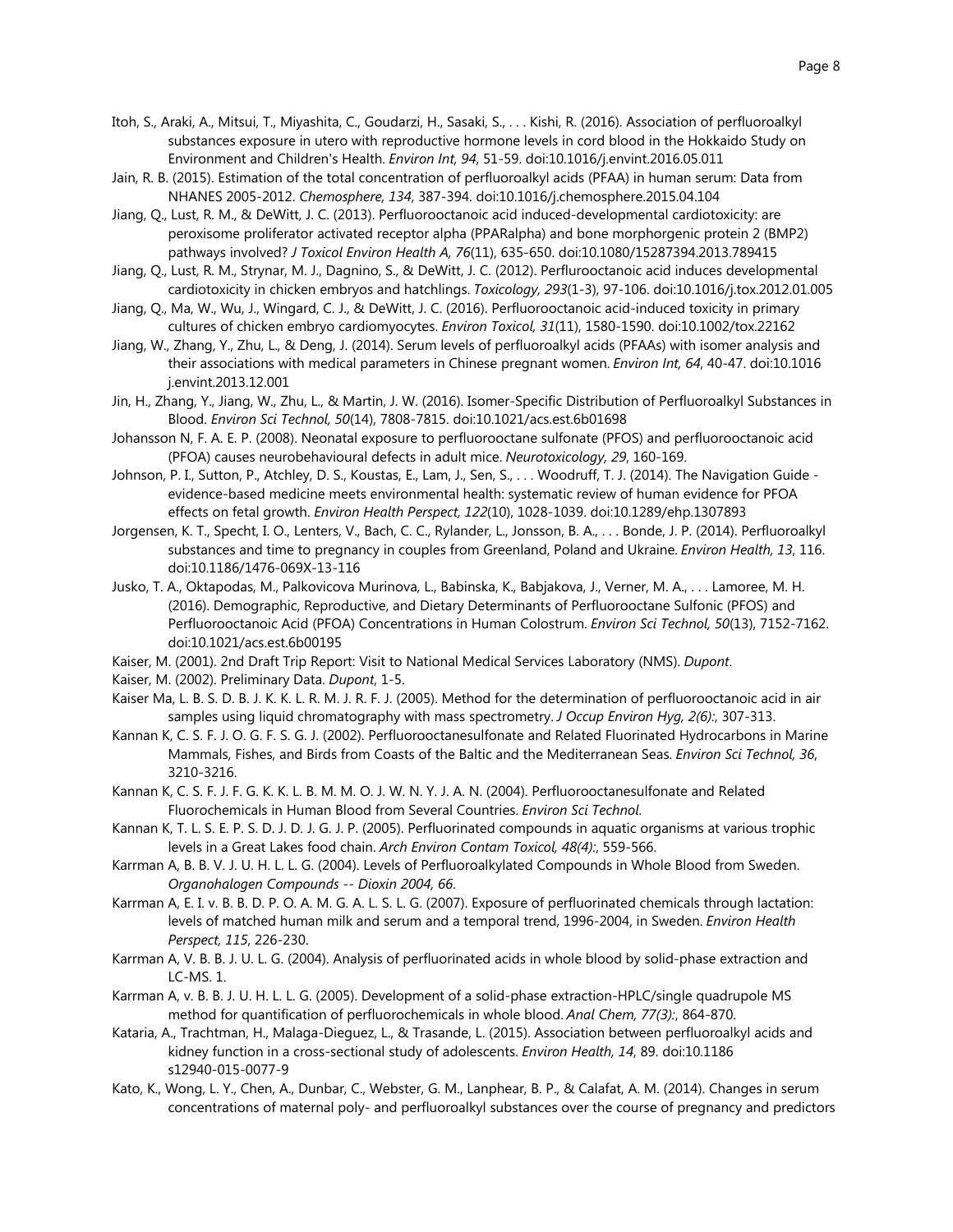of exposure in a multiethnic cohort of Cincinnati, Ohio pregnant women during 2003-2006. *Environ Sci Technol, 48*(16), 9600-9608. doi:10.1021/es501811k

- Kawashima Y, K. H. (1993). Dietary manipulation by perilla oil and fish oil of hepatic lipids and its influence on peroxisomal beta-oxidation and serum lipids in rat and mouse. *Biol Pharm Bull, 16(12):*, 1194-1199.
- Kawashima Y, K. H. M. H. K. H. (1995). Characterization of hepatic responses of rat to administration of perfluorooctanoic and perfluorodecanoic acids at low levels. *Toxicology, 99*, 169 - 178.
- Kawashima Y, M. T. H. A. O. T. K. H. (1989). Induction of microsomal 1-acylglycerophosphocholine acyltransferase by peroxisome proliferators in rat kidney; co-induction with peroxisomal beta-oxidation. *Biochim Biophys Acta, 1006*, 214-218.
- Kawashima Y, M. T. U.-Y. U. N. K. H. (1991). Induction by Perfluorooctanoic Acid of Microsomal 1-Acylglycerophosphocholine Acyltransferase in Rat Kidney. *Biochem Pharmacol, 42*, 1921 - 1926.
- Kawashima Y, S. S. K. H. S. M. S. Y. (1994). Effects of prolonged administration of perfluorooctanoic acid on hepatic activities of enzymes which detoxify peroxide and xenobiotic in the rat. *Toxicology, 93*, 85 - 97.
- Kawashima Y, U.-Y. N. K. H. (1989). Sex-related difference in the inductions by perfluoro-octanoic acid of peroxisomal-beta-oxidation, microsomal 1-acylglycerophosphocholine acyltransferase and cytosolic long-chain acyl-CoA hydrolase in rat liver. *Biochem J., 261*, 595-600.
- Kemper, R. (2003). Perfluorooctanoic Acid: Toxicokinetics in the Rat. 1-211.
- Kemper Ra, N. D. L. (2005). In vitro studies in microsomes from rat and human liver, kidney, and intestine suggest that perfluorooctanoic acid is not a substrate for microsomal UDP-Glucuronosyltransferases. *Drug Chem Toxicol, 28*, 281-287.
- Kennedy G, B. J. B. L. O. G. S. A. P. R. C. J. (2002). The Toxicology of Perfluorooctanoic Acid. 1-40.
- Kennedy G, B. J. B. L. O. G. (2003). The Toxicology of Perfluorooctanoic Acid. 1-91.
- Kennedy G, B. J. O. G. O. C. J. S. A. P. R. B. L. M. S. (2003). The Toxicology of Perfluorooctanoate. *Dupont*, 1-91.
- Kennedy Gl, B. J. L. O. G. W. O. C. J. C. S. A. M. P. R. G. B. L. B. M. S. R. (2004). The toxicology of perfluorooctanoate. *Crit Rev Toxicol, 34(4):*, 351-384.
- Khalil, N., Chen, A., Lee, M., Czerwinski, S. A., Ebert, J. R., DeWitt, J. C., & Kannan, K. (2016). Association of Perfluoroalkyl Substances, Bone Mineral Density, and Osteoporosis in the U.S. Population in NHANES 2009-2010. *Environ Health Perspect, 124*(1), 81-87. doi:10.1289/ehp.1307909
- Kim, D. H., Kim, U. J., Kim, H. Y., Choi, S. D., & Oh, J. E. (2016). Perfluoroalkyl substances in serum from South Korean infants with congenital hypothyroidism and healthy infants--Its relationship with thyroid hormones. *Environ Res, 147*, 399-404. doi:10.1016/j.envres.2016.02.037
- Kim, D. H., Lee, M. Y., & Oh, J. E. (2014). Perfluorinated compounds in serum and urine samples from children aged 5-13 years in South Korea. *Environ Pollut, 192*, 171-178. doi:10.1016/j.envpol.2014.05.024
- Kim, H. Y., Kim, S. K., Kang, D. M., Hwang, Y. S., & Oh, J. E. (2014). The relationships between sixteen perfluorinated compound concentrations in blood serum and food, and other parameters, in the general population of South Korea with proportionate stratified sampling method. *Sci Total Environ, 470-471*, 1390-1400. doi:10.1016/j.scitotenv.2013.06.039
- Kimura A, N. M. K. Y. F. H. (2004). 19F Magnetic resonance imaging of perfluorooctanoic acid encapsulated in liposome for biodistribution measurement. *Magn Reson Imaging, 22(6):*, 855-860.
- Kishi, R., Nakajima, T., Goudarzi, H., Kobayashi, S., Sasaki, S., Okada, E., . . . Nakazawa, H. (2015). The Association of Prenatal Exposure to Perfluorinated Chemicals with Maternal Essential and Long-Chain Polyunsaturated Fatty Acids during Pregnancy and the Birth Weight of Their Offspring: The Hokkaido Study. *Environ Health Perspect, 123*(10), 1038-1045. doi:10.1289/ehp.1408834
- Kropp T, H. J. (2005). Human health risks from exposures to perfluorooctanoic acid: a critique of Butenhoff et al. 2004. *Regul Toxicol Pharmacol, 42(1):*, 145; author reply 146-147.
- Kudo N, B. N. K. Y. (1998). Determination of perfluorocarboxylic acids by gas-liquid chromatography in rat tissues. *Toxicol Lett, 99*, 183-190.
- Kudo N, I. Y. O. H. Y. Y. K. Y. (2005). Induction of hepatic peroxisome proliferation by 8-2 telomer alcohol feeding in mice: formation of perfluorooctanoic Acid in the liver. *Toxicol Sci, 86(2):*, 231-238.
- Kudo N, K. M. S. Y. K. Y. (2002). Sex hormone-regulated renal transport of Perfluorooctanoic acid. *Chem Biol Interact, 139*, 301 - 316.
- Kudo N, K. Y. (1997). Fish Oil-Feeding Prevents Perfluorooctanoic Acid-Induced Fattty Liver in Mice. *Toxicol Appl Pharmacol, 145*, 285 - 293.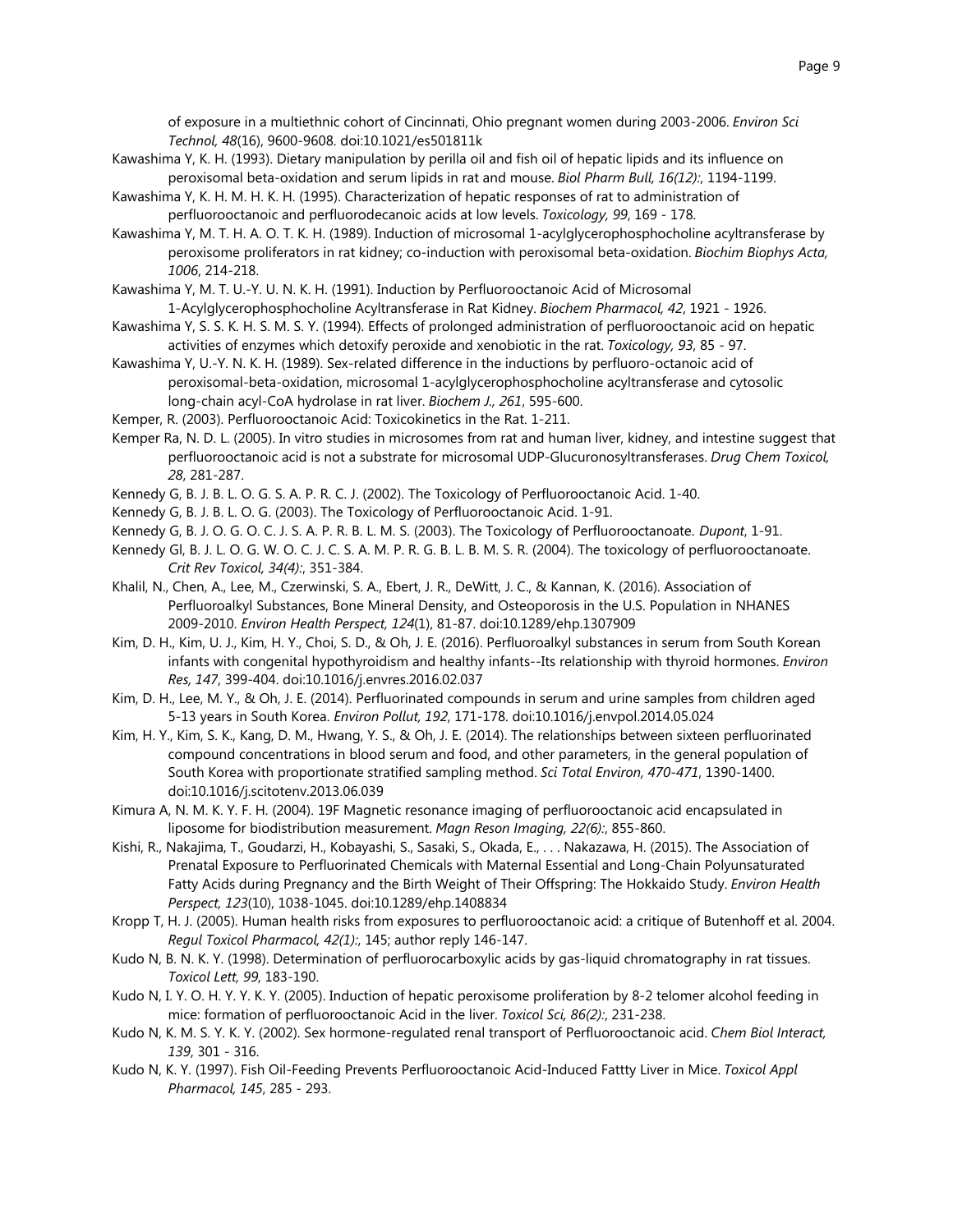- Kudo N, K. Y. (2001). Effects of Perfluorooctanoic Acid on the Synthesis of Phospholipids in the Liver of Mice Fed a Dietary Soybean Oil, Perilla Oil or Fish Oil. *J Health Sci., 47(2)*, 168.
- Kudo N, K. Y. (2003). Induction of triglyceride accumulation in the liver of rats by perfluorinated fatty acids with different carbon chain lengths: comparison with induction of peroxisomal beta-oxidation. *Biol Pharm Bull, 26(1):*, 47-51.
- Kudo N, K. Y. (2003). Toxicity and toxicokinetics of perfluorooctanoic acid in humans and animals. *J Toxicol Sci, 28(2):*, 49-57.
- Kudo N, M. H. Y. A. K. Y. (1999). Alterations by perfluorooctanoic acid of glycerolipid metabolism in rat liver. *Chem Biol Interact, 118*, 69 - 83.
- Kudo N, S. E. K. M. O. K., & et al. (2001). Comparison of the elimination between perfluorinated fatty acids with different carbon chain length in rats. *Chem Biol Interact, 134*, 203 - 216.
- Kuklenyik Z, R. J. A. T. J. S. N. L. L. C. A. M. (2004). Automated solid-phase extraction and measurement of perfluorinated organic acids and amides in human serum and milk. *Environ Sci Technol, 38(13):*, 3698-3704.
- Kummu, M., Sieppi, E., Koponen, J., Laatio, L., Vahakangas, K., Kiviranta, H., . . . Myllynen, P. (2015). Organic anion transporter 4 (OAT 4) modifies placental transfer of perfluorinated alkyl acids PFOS and PFOA in human placental ex vivo perfusion system. *Placenta, 36*(10), 1185-1191. doi:10.1016/j.placenta.2015.07.119
- Kurklenyik Z, R. J. T. J. N. L. C. A. (2004). Automated Solid-Phase Extraction and Measurment of Perfluroianted Organix Acids and Amides in Human Serum and Milk. *Environ Sci Technol., 38*, 3695-3704.
- Kuslikis Bi, V. H. J. P. P. R. E. (1992). Lack of evidence for perfluorodecanoyl- or perfluorooctanoyl-coenzyme A formation in male and female rats. *J Biochem Toxicol, 7(1):*, 25-29.
- La Rocca, C., Tait, S., Guerranti, C., Busani, L., Ciardo, F., Bergamasco, B., . . . Mantovani, A. (2015). Exposure to Endocrine Disruptors and Nuclear Receptors Gene Expression in Infertile and Fertile Men from Italian Areas with Different Environmental Features. *Int J Environ Res Public Health, 12*(10), 12426-12445. doi:10.3390 ijerph121012426
- La Rocca, C., Tait, S., Guerranti, C., Busani, L., Ciardo, F., Bergamasco, B., . . . Mantovani, A. (2014). Exposure to endocrine disrupters and nuclear receptor gene expression in infertile and fertile women from different Italian areas. *Int J Environ Res Public Health, 11*(10), 10146-10164. doi:10.3390/ijerph111010146
- Landsteiner, A., Huset, C., Johnson, J., & Williams, A. (2014). Biomonitoring for perfluorochemicals in a Minnesota community with known drinking water contamination. *J Environ Health, 77*(5), 14-19.
- Larsen Bs, K. M. A. B. M. W. G. R. B. L. W. (2005). Comparison of pressurized solvent and reflux extraction methods for the determination of perfluorooctanoic acid in polytetrafluoroethylene polymers using LC-MS-MS. *Analyst, 130(1):*, 59-62.
- Lashgari, M., & Lee, H. K. (2016). Micro-solid phase extraction of perfluorinated carboxylic acids from human plasma. *J Chromatogr A, 1432*, 7-16. doi:10.1016/j.chroma.2016.01.005
- Lau C, B. J. R. J. (2004). The developmental toxicity of perfluoroalkyl acids and their derivatives. *Toxicol Appl Pharmacol, 198*, 231-241.
- Lau C, T. J. R. H. R. G. N. M. G. R. J. M. L. A. B. S. M. J. (2006). Effects of perfluorooctanoic acid exposure during pregnancy in the mouse. *Toxicol Sci, 90*, 510-518.
- Lau P, S. V. S. M. L. L. W. H. A. S. H. A. (1975). Coagulation defects in rabbits after infusion of dispersed fluorochemicals. *Transfusion, 15(5):*, 432-438.
- Lee, E. S., Han, S., & Oh, J. E. (2016). Association between perfluorinated compound concentrations in cord serum and birth weight using multiple regression models. *Reprod Toxicol, 59*, 53-59. doi:10.1016/j.reprotox.2015.10.020
- Lee, J. (2003). E.P.A. Orders Companies to Examine Effects of Chemicals. *The New York Times*.
- Lee, J. J., & Schultz, I. R. (2010). Sex differences in the uptake and disposition of perfluorooctanoic acid in fathead minnows after oral dosing. *Environ Sci Technol, 44*(1), 491-496. doi:10.1021/es901838y
- Lenters, V., Portengen, L., Rignell-Hydbom, A., Jonsson, B. A., Lindh, C. H., Piersma, A. H., . . . Vermeulen, R. (2016). Prenatal Phthalate, Perfluoroalkyl Acid, and Organochlorine Exposures and Term Birth Weight in Three Birth Cohorts: Multi-Pollutant Models Based on Elastic Net Regression. *Environ Health Perspect, 124*(3), 365-372. doi:10.1289/ehp.1408933
- Leonard, R. (2002). Electronic Copy [E-mail].
- Leter, G., Consales, C., Eleuteri, P., Uccelli, R., Specht, I. O., Toft, G., . . . Spano, M. (2014). Exposure to perfluoroalkyl substances and sperm DNA global methylation in Arctic and European populations. *Environ Mol Mutagen, 55*(7), 591-600. doi:10.1002/em.21874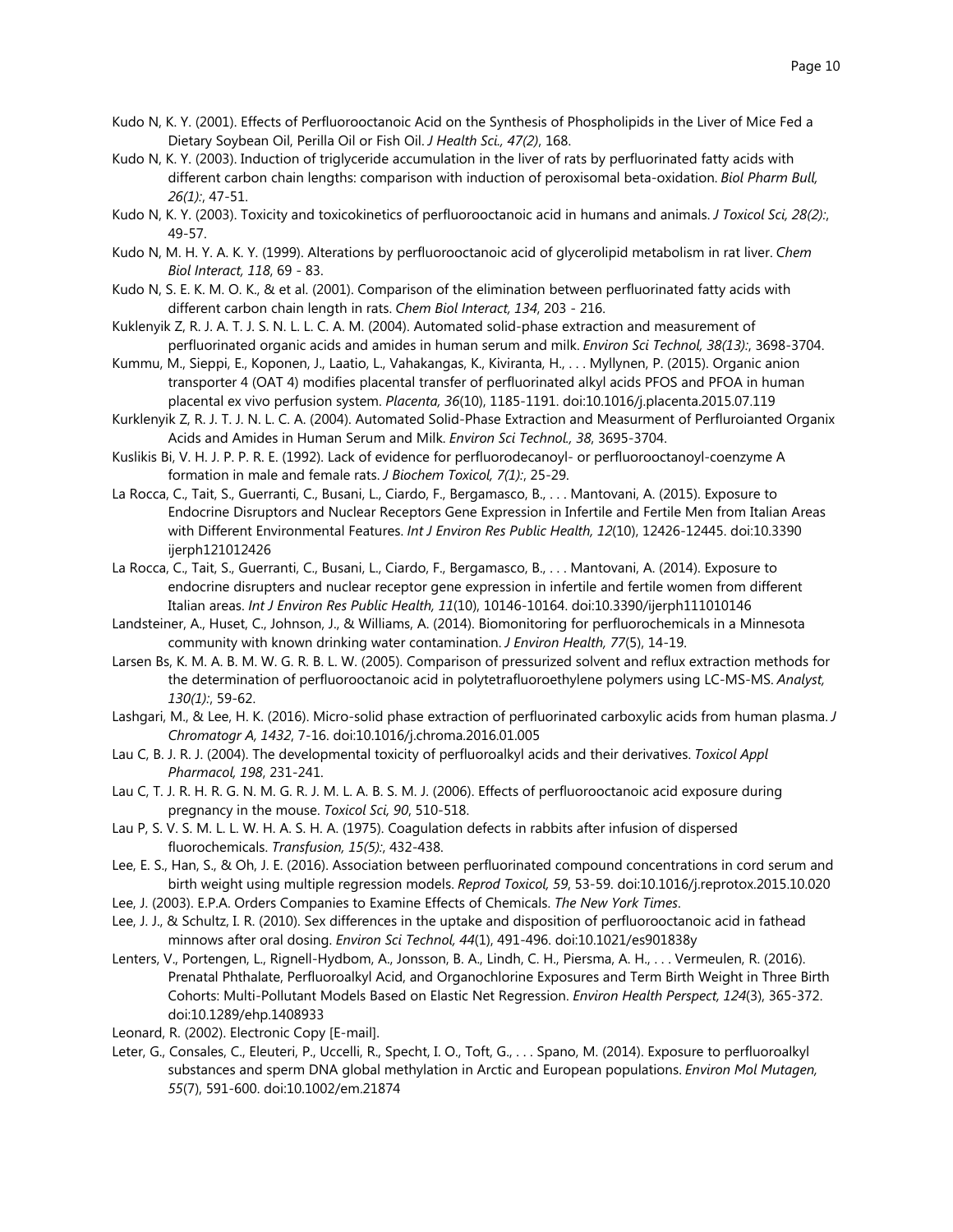- Liew, Z., Ritz, B., von Ehrenstein, O. S., Bech, B. H., Nohr, E. A., Fei, C., . . . Olsen, J. (2015). Attention deficit/hyperactivity disorder and childhood autism in association with prenatal exposure to perfluoroalkyl substances: a nested case-control study in the Danish National Birth Cohort. *Environ Health Perspect, 123*(4), 367-373. doi:10.1289 ehp.1408412
- Lin, L. Y., Wen, L. L., Su, T. C., Chen, P. C., & Lin, C. Y. (2014). Negative association between serum perfluorooctane sulfate concentration and bone mineral density in US premenopausal women: NHANES, 2005-2008. *J Clin Endocrinol Metab, 99*(6), 2173-2180. doi:10.1210/jc.2013-3409
- Lipp, G. (2003). DuPont Refutes Allegations of Violating TSCA Act. 1-2.
- Looker, C., Luster, M. I., Calafat, A. M., Johnson, V. J., Burleson, G. R., Burleson, F. G., & Fletcher, T. (2014). Influenza vaccine response in adults exposed to perfluorooctanoate and perfluorooctanesulfonate. *Toxicol Sci, 138*(1), 76-88. doi:10.1093/toxsci/kft269
- Loos R, L. G. H. T. W. J. C. E. H. d. J. A. M. G. B. H. G. U. G. Z. J. M. (2008). Analysis of perfluorooctanoate (PFOA) and other perfluorinated compounds (PFCs) in the River Po watershed in N-Italy. *Chemosphere, 71*, 306-313.
- Lopez-Espinosa, M. J., Mondal, D., Armstrong, B., Bloom, M. S., & Fletcher, T. (2012). Thyroid function and perfluoroalkyl acids in children living near a chemical plant. *Environ Health Perspect, 120*(7), 1036-1041. doi:10.1289/ehp.1104370
- Lopez-Espinosa, M.-J., Fitz-Simon, N., Bloom, M. S., Calafat, A. M., & Fletcher, T. (2012). Comparison between free serum thyroxine levels, measured by analog and dialysis methods, in the presence of perfluorooctane sulfonate and perfluorooctanoate. *Reproductive Toxicology, 33*(4), 552-555. doi:10.1016 j.reprotox.2011.04.002
- Lopez-Espinosa, M.-J., Fletcher, T., Armstrong, B., Genser, B., Dhatariya, K., Mondal, D., . . . Leonardi, G. (2011). Association of Perfluorooctanoic Acid (PFOA) and Perfluorooctane Sulfonate (PFOS) with Age of Puberty among Children Living near a Chemical Plant. *Environmental science & technology, 45*(19), 8160-8166. doi:10.1021/es1038694
- Lorber, M., Eaglesham, G. E., Hobson, P., Toms, L. M., Mueller, J. F., & Thompson, J. S. (2015). The effect of ongoing blood loss on human serum concentrations of perfluorinated acids. *Chemosphere, 118*, 170-177. doi:10.1016 j.chemosphere.2014.07.093
- Louis, G. M., Chen, Z., Schisterman, E. F., Kim, S., Sweeney, A. M., Sundaram, R., . . . Barr, D. B. (2015). Perfluorochemicals and human semen quality: the LIFE study. *Environ Health Perspect, 123*(1), 57-63. doi:10.1289/ehp.1307621
- Loveless Se, F. C. E. N. E. F. S. R. G. P. J. O. c. J. C. P. C. R. K. G. L. (2006). Comparative responses of rats and mice exposed to linear/branched, linear, or branched ammonium perfluorooctanoate (APFO). *Toxicology, 220(2-3)*, 203-217.
- Lu, Y., Luo, B., Li, J., & Dai, J. (2016). Perfluorooctanoic acid disrupts the blood-testis barrier and activates the TNFalpha/p38 MAPK signaling pathway in vivo and in vitro. *Arch Toxicol, 90*(4), 971-983. doi:10.1007 s00204-015-1492-y
- Ludwicki, J. K., Goralczyk, K., Strucinski, P., Wojtyniak, B., Rabczenko, D., Toft, G., . . . Bonde, J. P. (2015). Hazard quotient profiles used as a risk assessment tool for PFOS and PFOA serum levels in three distinctive European populations. *Environ Int, 74*, 112-118. doi:10.1016/j.envint.2014.10.001
- Lundin, J. I., Alexander, B. H., Olsen, G. W., & Church, T. R. (2009). Ammonium perfluorooctanoate production and occupational mortality. *Epidemiology, 20*(6), 921-928. doi:10.1097/EDE.0b013e3181b5f395
- Lyngso, J., Ramlau-Hansen, C. H., Hoyer, B. B., Stovring, H., Bonde, J. P., Jonsson, B. A., . . . Toft, G. (2014). Menstrual cycle characteristics in fertile women from Greenland, Poland and Ukraine exposed to perfluorinated chemicals: a cross-sectional study. *Hum Reprod, 29*(2), 359-367. doi:10.1093/humrep/det390
- Lyons, C. (2003). DuPont is developing own way to filter C8. *MariettaTimescom*, 1-2.
- M. (2000). PFOS/PFOA Qs/As for 8-21-00. 1-2.
- M. (2001). Environmental Monitoring Multi-City Study: Water, Sludge, Sediment, POTW Effluent and Landfill Leachate Samples. 1-14.
- MacNeil, J., Steenland, N. K., Shankar, A., & Ducatman, A. (2009). A cross-sectional analysis of type II diabetes in a community with exposure to perfluorooctanoic acid (PFOA). *Environ Res, 109*(8), 997-1003. doi:10.1016 j.envres.2009.08.002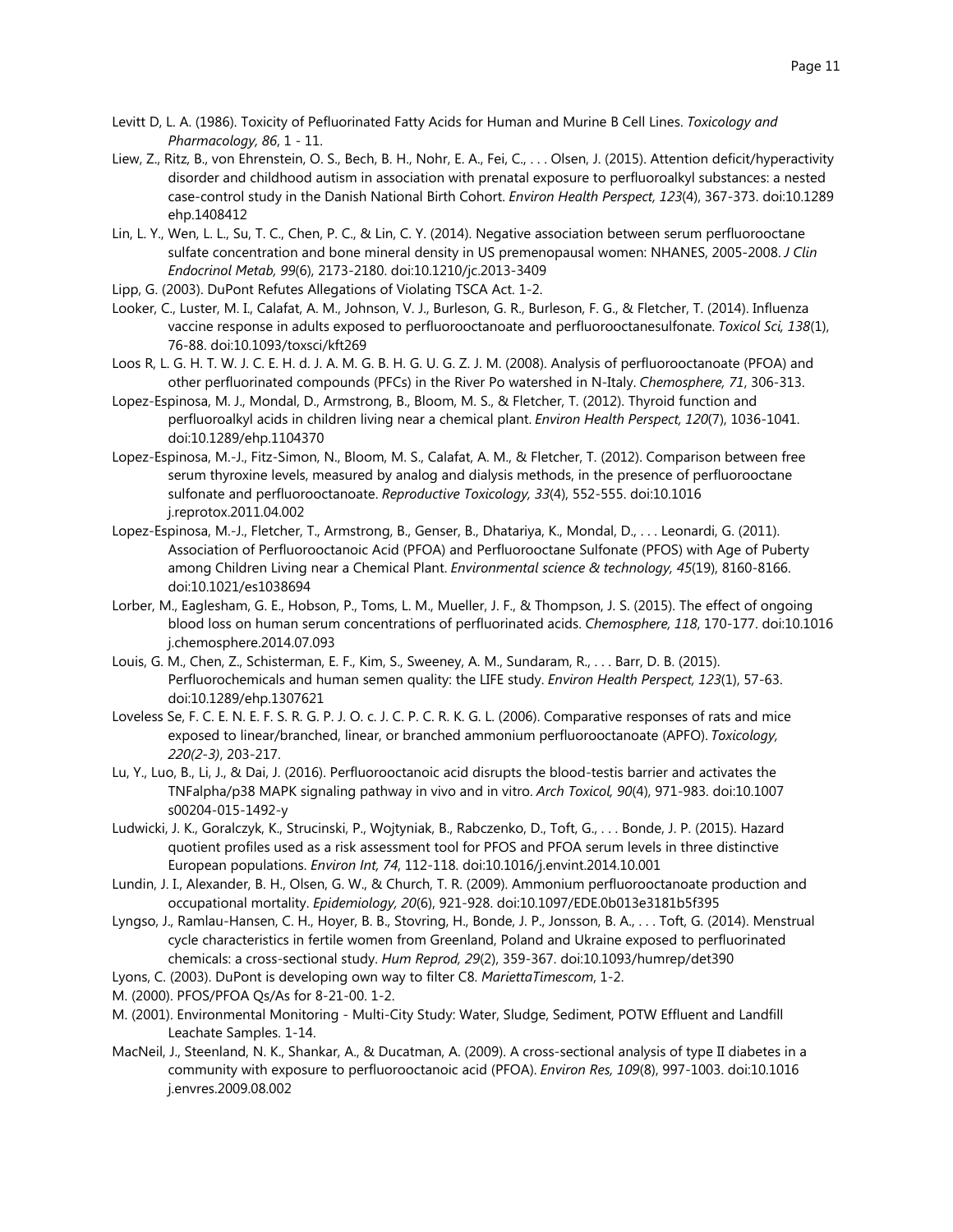- Maisonet, M., Calafat, A. M., Marcus, M., Jaakkola, J. J., & Lashen, H. (2015). Prenatal Exposure to Perfluoroalkyl Acids and Serum Testosterone Concentrations at 15 Years of Age in Female ALSPAC Study Participants. *Environ Health Perspect, 123*(12), 1325-1330. doi:10.1289/ehp.1408847
- Maisonet, M., Nayha, S., Lawlor, D. A., & Marcus, M. (2015). Prenatal exposures to perfluoroalkyl acids and serum lipids at ages 7 and 15 in females. *Environ Int, 82*, 49-60. doi:10.1016/j.envint.2015.05.001
- Malinowski, A. (2003). TSCA Section 8(e) PFOA Reporting Requirements.
- Manzano-Salgado, C. B., Casas, M., Lopez-Espinosa, M. J., Ballester, F., Basterrechea, M., Grimalt, J. O., . . . Vrijheid, M. (2015). Transfer of perfluoroalkyl substances from mother to fetus in a Spanish birth cohort. *Environ Res, 142*, 471-478. doi:10.1016/j.envres.2015.07.020
- Martin Jw, M. S. A. O. B. P. J. (2005). Metabolic products and pathways of fluorotelomer alcohols in isolated rat hepatocytes. *Chem Biol Interact, 155(3):*, 165-180.
- Martin Jw, W. D. M. M. D. C. M. S. A. (2004). Perfluoroalkyl contaminants in a food web from Lake Ontario. *Environ Sci Technol, 38(20):*, 5379-5385.
- Masunaga S, K. K. D. R. N. J. G. J. (2002). Levels of Perfluorooctane Sulfonate (PFOS) and Other Related Compounds in the Blood of Japanese People. *Organohalogen Compounds, 59*, 319 - 322.
- Mattsson, A., Karrman, A., Pinto, R., & Brunstrom, B. (2015). Metabolic Profiling of Chicken Embryos Exposed to Perfluorooctanoic Acid (PFOA) and Agonists to Peroxisome Proliferator-Activated Receptors. *PLoS One, 10*(12), e0143780. doi:10.1371/journal.pone.0143780
- Mawn M, M. R. R. T. S. B. P. C. B. R. (2005). Determination of extractable perfluorooctanoic acid (PFOA) in water, sweat simulant, saliva simulant, and methanol from textile and carpet samples by LC/MS/MS. *The Analyst, 130(5)*, 670-678.
- Meesters Rj, S. H. F. (2004). Perfluorooctane sulfonate--a quite mobile anionic anthropogenic surfactant, ubiquitously found in the environment. *Water Sci Technol, 50(5):*, 235-242.
- Mehrotra K, M. R. A. M. G. A. (1999). Hypophysectomy and/or peroxisome proliferators strongly influence the levels of phase II xenobiotic metabolizing enzymes in rat testis. *Chem Biol Interact, 122*, 73-87.
- Midasch, O., Schettgen, T., & Angerer, J. (2006). Pilot study on the perfluorooctanesulfonate and perfluorooctanoate exposure of the German general population. *Int J Hyg Environ Health, 209*(6), 489-496. doi:10.1016 j.ijheh.2006.06.002
- Midgett, K., Peden-Adams, M. M., Gilkeson, G. S., & Kamen, D. L. (2015). In vitro evaluation of the effects of perfluorooctanesulfonic acid (PFOS) and perfluorooctanoic acid (PFOA) on IL-2 production in human T-cells. *J Appl Toxicol, 35*(5), 459-465. doi:10.1002/jat.3037
- Mizuguchi H, K. N. K. Y. (1996). Role of stearoyl-CoA desaturase in the modification of acyl composition of hepatic phosphatidylcholine by peroxisome proliferators. *Biol Pharm Bull, 19(12):*, 1556-1559.
- Mondal, D., Lopez-Espinosa, M. J., Armstrong, B., Stein, C. R., & Fletcher, T. (2012). Relationships of perfluorooctanoate and perfluorooctane sulfonate serum concentrations between mother-child pairs in a population with perfluorooctanoate exposure from drinking water. *Environ Health Perspect, 120*(5), 752-757. doi:10.1289/ehp.1104538
- Mondal, D., Weldon, R. H., Armstrong, B. G., Gibson, L. J., Lopez-Espinosa, M. J., Shin, H. M., & Fletcher, T. (2014). Breastfeeding: a potential excretion route for mothers and implications for infant exposure to perfluoroalkyl acids. *Environ Health Perspect, 122*(2), 187-192. doi:10.1289/ehp.1306613
- Morck, T. A., Nielsen, F., Nielsen, J. K., Siersma, V. D., Grandjean, P., & Knudsen, L. E. (2015). PFAS concentrations in plasma samples from Danish school children and their mothers. *Chemosphere, 129*, 203-209. doi:10.1016 j.chemosphere.2014.07.018
- Moriwaki H, T. Y. A. R. (2003). Concentrations of perfluorooctane sulfonate (PFOS) and perfluorooctanoic acid (PFOA) in vacuum cleaner dust collected in Japanese homes. *J Environ Monit, 5*, 753-757.
- Moriwaki H, T. Y. T. M. T. K. O. K. M. Y. (2005). Sonochemical Decomposition of Perfluorooctane Sulfonate and Perfluorooctanoic Acid. *Environ Sci. Technol., 39*, 3388-3392.
- Nakayama, S., Harada, K., Inoue, K., Sasaki, K., Seery, B., Saito, N., & Koizumi, A. (2005). Distributions of perfluorooctanoic acid (PFOA) and perfluorooctane sulfonate (PFOS) in Japan and their toxicities. *Environ Sci, 12*(6), 293-313.
- Nakayama S, H. K. I. K. S. K. S. B. S. N. K. A. (2005). Distributions of perfluorooctanoic acid (PFOA) and perfluorooctane sulfonate (PFOS) in Japan and their toxicities. *Environ Sci, 12*, 293-313.
- National Medical, S. (2001). PFOA Method Change Proposal, November 4, 2001.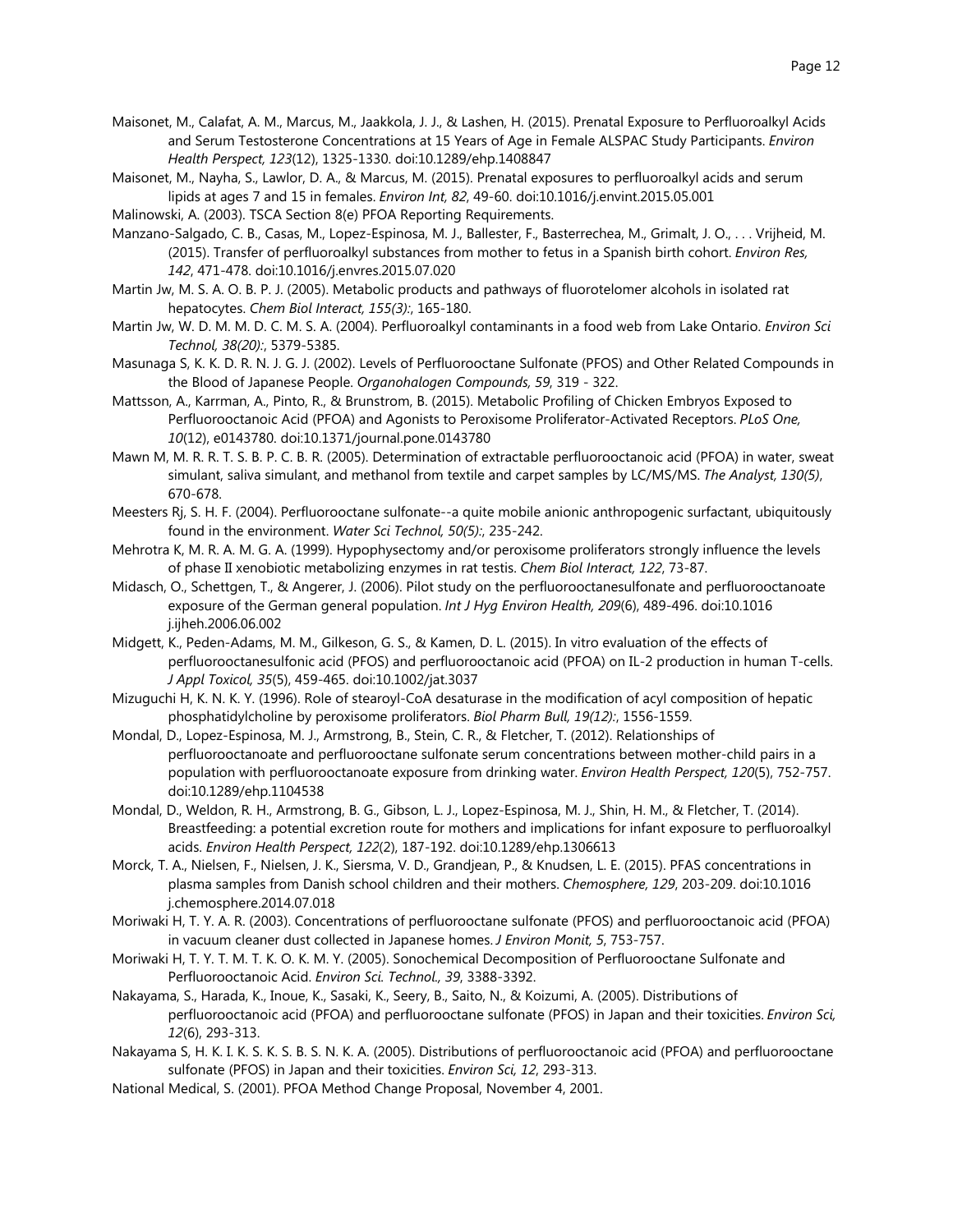- Nelson, J. W., Hatch, E. E., & Webster, T. F. (2010). Exposure to polyfluoroalkyl chemicals and cholesterol, body weight, and insulin resistance in the general U.S. population. *Environ Health Perspect, 118*(2), 197-202. doi:10.1289 ehp.0901165
- Nost, T. H., Vestergren, R., Berg, V., Nieboer, E., Odland, J. O., & Sandanger, T. M. (2014). Repeated measurements of per- and polyfluoroalkyl substances (PFASs) from 1979 to 2007 in males from Northern Norway: assessing time trends, compound correlations and relations to age/birth cohort. *Environ Int, 67*, 43-53. doi:10.1016 j.envint.2014.02.011
- Oakes Kd, S. P. K. S. K. R. M. S. A. V. d. K. G. J. (2004). Impact of perfluorooctanoic acid on fathead minnow (Pimephales promelas) fatty acyl-CoA oxidase activity, circulating steroids, and reproduction in outdoor microcosms. *Environ Toxicol Chem, 23(8):*, 1912-1919.
- Obourn J, F. S. B. R. L. D. E. G. C. J. (1997). Mechanisms for the Pancreatic Oncogenic Effects of the Peroxisome Proliferator Wyeth-14,643. *Toxicol Appl Pharmacol, 145*, 425-436.
- O'Brien Tm, W. K. B. (2004). Mitochondrial Permeability Transition as the Critical Target of N-Acetyl Perfluorooctane Sulfonamide Toxicity inVitro. *Toxicological Sciences, 82*, 333-340.
- Ode, A., Kallen, K., Gustafsson, P., Rylander, L., Jonsson, B. A., Olofsson, P., . . . Rignell-Hydbom, A. (2014). Fetal exposure to perfluorinated compounds and attention deficit hyperactivity disorder in childhood. *PLoS One, 9*(4), e95891. doi:10.1371/journal.pone.0095891
- Okochi E, N.-M. T. S. K. T. A. (1999). Perfluorooctanoic acid, a peroxisome-proliferating hypolipidemic agent, dissociates apolipoprotein B48 from lipoprotein particles and decreases secretion of very low density lipoproteins by cultured rat hepatocytes. *Biochim Biophys Acta, 1437*, 393-401.
- Olsen. (1998). An Epidemiologic Investigation of Plasma Cholecystokinin and Hepatic Function in Perfulorooctanoic Acid Production Workers. 1-25.
- Olsen. (2001). A Cross-sectional Analysis of Serum Perfluorooctanesulfonate (PFOS) and Perfluorooctanoate (PFOA) in Relation to Clinical Chemistry, Thyroid Hormone, Hematology and Urinalysis Results from Male and Female Employee Participants of the 2000 Antwerp and Decatur Fluorochemical Medical Surveillance Program. 1-121.
- Olsen. (2001). Descriptive Summary of Serum Fluorochemical Levels among 236 Building Employees. 1-6.
- Olsen. (2001). Descriptive Summary of Serum Fluorochemical Levels among Employee Participants of the Year 2000 Antwerp Fluorochemical Medical Surveillance Program. 1-36.
- Olsen. (2001). Descriptive Summary of Serum Fluorochemical Levels among Employee Participants of the Year 2000 Decatur Fluorochemical Medical Surveillance Program. 1-32.
- Olsen. (2001). A Longitudinal Analysis of Serum Perfluorooctanesulfonate (PFOS) and Perfluorooctanoate (PFOA) Levels in Relation to Lipid and Hepatic Clinical Chemistry Test Results from Male Employee Participants of the 1994/95, 1997 and 2000 Fluorochemical Medical Surveillance Program. 1-63.
- Olsen G, B. J. B. M. M. J. (2000). Plasma Cholecystokinin and Hepatic Enzymes, Cholesterol and Lipoproteins in Ammonium Perfluorooctanoate Production Workers. *Drug Chem Toxicol, 23*, 603 - 620.
- Olsen G, B. J. B. M. M. J. (2003). Epidemiologic Assessment of Worker Serum Perfluorooctanesulfonate (PFOS) and Perfluorooctanoate (PFOA) Concentrations and Medical Surveillance Examinations. *J Occup Environ. Med., 45*, 260-270.
- Olsen G, B. J. M. J. (2003). Assessment of Lipid, Hepatic and Thyroid Function in Relation to an Occupational Biologic Limit Value for Perfluorooctanoate.
- Olsen G, G. F. B. M. B. J. M. J. M. J. (1998). An Epidemilogic Investigation of Reproductive Hormones in Men with Occupational Exposure to Perfluorooctanoic Acid. *JOEM, 40*, 614 - 622.
- Olsen G, H. K. S. L., & et al. (2003). Human Donor Liver and Serum Concentrations of Pefluorooctanesulfonate and Other Perfluorochemicals. *Environ Sci Technol, 37*, 888-891.
- Olsen Gw, B. J. M. B. M. M. M. J. H. (2000). Plasma cholecystokinin and hepatic enzymes, cholesterol and lipoproteins in ammonium perfluorooctanoate production workers. *Drug Chem Toxicol, 23(4)*, 603-620.
- Olsen Gw, B. J. M. E. D. J. F. J. W. S. A. M. B. J. L. Z. L. R. (2007). Half-life of serum elimination of perfluorooctanesulfonate,perfluorohexanesulfonate, and perfluorooctanoate in retired fluorochemical production workers. *Environ Health Perspect, 115*, 1298-1305.
- Olsen Gw, C. T. R. M. J. P. B. J. M. H. K. J. L. J. K. A. J. B. H. R. M. M. (2003). Perfluorooctanesulfonate and Other Fluorochemicals in the serum of American Red Cross Adult Blood Donors. *Environ Health Perspect, 111(16)*, 1892-1901.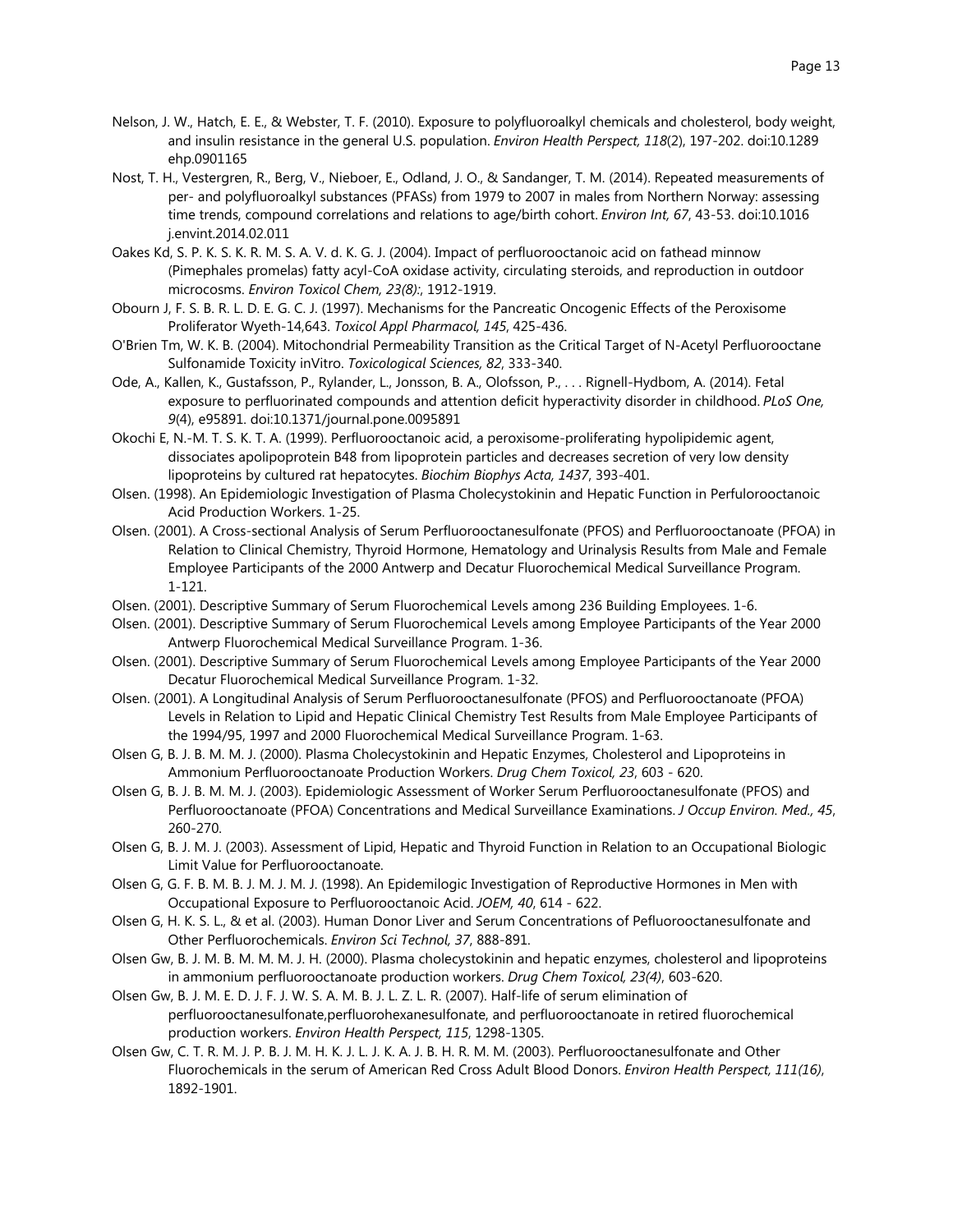- Olsen Gw, H. H. Y. H. K. J. H. K. J. B. J. L. M. J. H. (2005). Historical Comparison of Perfluorooctanesulfonate, Perfluorooctanoate, and Other Fluorochemicals in Human Blood. *Environ Health Environ Health Perspect, 113*, 539-545.
- Olsen Gw, M. D. C. R. W. K. E. M. E. E. D. J. B. J. L. Z. L. R. (2007). Preliminary evidence of a decline in perfluorooctanesulfonate (PFOS) and perfluorooctanoate (PFOA) concentrations in American Red Cross blood donors. *Chemosphere, 58*, 105-111.
- Olson C, A. M. (1983). The Acute Toxicity of Perfluorooctanoic and Perfluorodecanoic Acids in Male Rats and Effects on Tissue Fatty Acids. *Toxicology and Pharmacology, 70*, 362 -372.
- Olsson U, S. C. A. K. D. P. J. W. (1993). Further studies on the involvement of selenium in peroxisome proliferation in rat liver. Comparison of effects with clofibric acid and perfluorooctanoic acid and the pharmacokinetics of [14C]clofibrate. *Biochem Pharmacol, 46(10):*, 1805-1810.
- Page, E. (2001). NIOSH Letter from Elena Page to Mr. Brian Lewis at PACE Union. *Department of Health and Hjuman Services*.
- Panaretakis T, S. I. G. D. S. M. D. W. (2001). Reactive Oxygen Species and Mitochondria Mediate the Inductio of Apoptosis in Human Hepatoma HepG2 Cells by the Rodent Peroxisome Proliferator and Hepatocarcinogen, Perfluorooctanoic Acid. *Toxicology & Applied Pharmacology, 173*, 56 - 64.
- Papadopoulou, E., Haug, L. S., Sabaredzovic, A., Eggesbo, M., & Longnecker, M. P. (2015). Reliability of perfluoroalkyl substances in plasma of 100 women in two consecutive pregnancies. *Environ Res, 140*, 421-429. doi:10.1016 j.envres.2015.04.022
- Paustenbach Dj, P. J. M. S. P. K. U. K. M. (2007). A methodology for estimating human exposure to perfluorooctanoic acid (PFOA): a retrospective exposure assessment of a community (1951- 2003). *J Toxicol Environ Health A, 70*, 28-57.
- Perkins Rg, B. J. L. K. G. L. P. M. J. (2004). 13-week dietary toxicity study of ammonium perfluorooctanoate (APFO) in male rats. *Drug Chem Toxicol, 27(4):*, 361-378.
- Pinney, S. M., Biro, F. M., Windham, G. C., Herrick, R. L., Yaghjyan, L., Calafat, A. M., . . . Bornschein, R. (2014). Serum biomarkers of polyfluoroalkyl compound exposure in young girls in Greater Cincinnati and the San Francisco Bay Area, USA. *Environ Pollut, 184*, 327-334. doi:10.1016/j.envpol.2013.09.008
- Post, G. B., Cohn, P. D., & Cooper, K. R. (2012). Perfluorooctanoic acid (PFOA), an emerging drinking water contaminant: a critical review of recent literature. *Environ Res, 116*, 93-117. doi:10.1016/j.envres.2012.03.007
- Postel M, R. J. G. W. J. G. (1994). Fluorocarbon emulsions--the stability issue. *Artif Cells Blood Substit Immobil Biotechnol, 22(4):*, 991-1005.
- Powley Cr, M. M. J. K. M. A. B. L. W. (2005). Determination of perfluorooctanoic acid (PFOA) extractable from the surface of commercial cookware under simulated cooking conditions by LC/MS/MS. *Analyst, 130(9):*, 1299-1302.
- Prevedouros K, C. I. T. B. R. C. K. S. H. (2006). Sources, fate and transport of perfluorocarboxylates. *Environ Sci Technol, 40*, 32-44.
- Qin, X. D., Qian, Z., Vaughn, M. G., Huang, J., Ward, P., Zeng, X. W., . . . Lee, Y. L. (2016). Positive associations of serum perfluoroalkyl substances with uric acid and hyperuricemia in children from Taiwan. *Environ Pollut, 212*, 519-524. doi:10.1016/j.envpol.2016.02.050
- Rab. (2003). Comments on the EPA April 16, 2003 Notice.
- Rand, A. A., & Mabury, S. A. (2014). Protein binding associated with exposure to fluorotelomer alcohols (FTOHs) and polyfluoroalkyl phosphate esters (PAPs) in rats. *Environ Sci Technol, 48*(4), 2421-2429. doi:10.1021/es404390x
- Rattner Ba, M. P. C. G. N. H. H. J. S. T. P. C. L. R. F. H. R. C. S.-A. I. R. C. (2004). Contaminant exposure and reproductive success of ospreys (Pandion haliaetus) nesting in Chesapeake Bay regions of concern. *Arch Environ Contam Toxicol, 47(1):*, 126-140.
- Reagen Wk, L. K. R. T. K. L. F. J. M. (2004). Analytical techniques and method validation for the measurement of selected semivolatile and nonvolatile organofluorochemicals in air. *J Occup Environ Hyg, 1(9):*, 559-569.
- Reed, K. (1999). TSCA 8(e) Substantial Risk Notic On: Ammonium Perfluorooctanoate CAS# 3825-26-1. 1-2.
- Reistad T, N. A. B. U. F. F. (2004). Toxicological studies of PFOA (perfluorooctanoic acid) and 8:2 FTOH (1H,1H,2H,2H-perfluorodecanol). *SETAC*, 1.
- Remy, S., Govarts, E., Wens, B., De Boever, P., Den Hond, E., Croes, K., . . . Schoeters, G. (2016). Metabolic targets of endocrine disrupting chemicals assessed by cord blood transcriptome profiling. *Reprod Toxicol, 65*, 307-320. doi:10.1016/j.reprotox.2016.08.018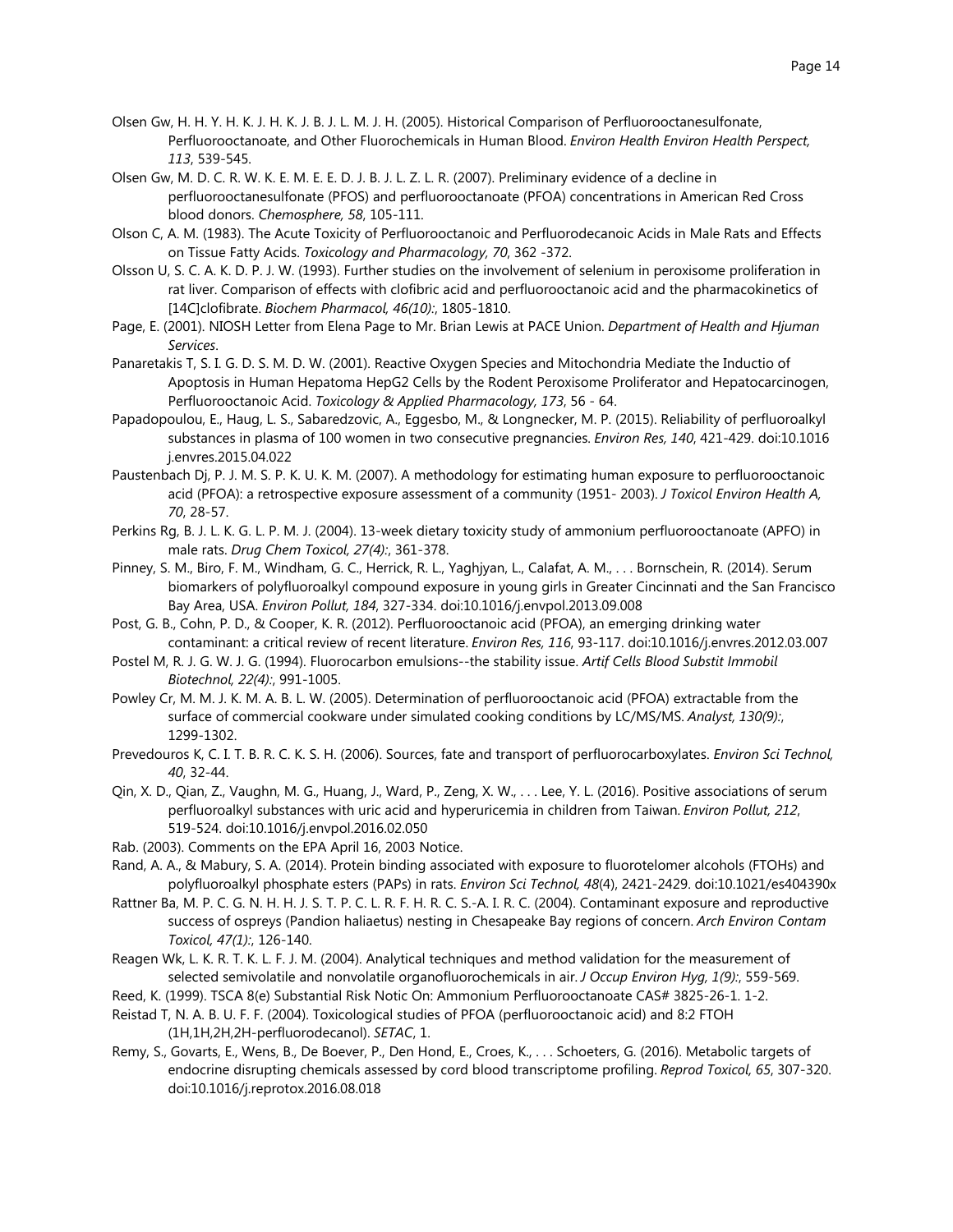Ren B, T. Z. L. X. W. C. Z. F. (2004). Mesomorphous structure and properties of non-equimolar complexes of poly(ethylenimine) and perfluorooctanoic acid. *Langmuir, 20(24):*, 10737-10743.

Renner, R. (2003). Concerns over common perfluorinated surfactant. *Environ Sci Technol, 37(11):*, 201A-202A.

- Reo N, G. C. N. L. J. B. (1994). Effects of Perfluoro-n-octanoic Acid, Perfluoro-n-decanoic Acid, and Clofibrate on Hepatic Phosphorus Metabolism in rats and Guinea Pigs in Vivo. *Toxicol Appl Pharmacol, 124*, 165-173.
- Reo N, N. L. K. K. A. M. (1996). Perfluorodecanoic acid, a peroxisome proliferator, activates phospholipase C, inhibits CTP:phosphocholine cytidylyltransferase, and elevates diacylglycerol in rat liver. *Toxicol Lett, 86*, 1-11.
- Roberfroid Mb, A. A. P. V. (1991). PERFLUOROOCTANOIC ACID INDUCES PEROXISOMAL FATTY ACYL COA OXIDASE AND POSITIVELY MODULATES CANCER DEVELOPMENT IN RAT LIVER. *Proc Annu Meet Am Assoc Cancer Res, 32:*, A770 1991.
- Rodea-Palomares, I., Leganes, F., Rosal, R., & Fernandez-Pinas, F. (2012). Toxicological interactions of perfluorooctane sulfonic acid (PFOS) and perfluorooctanoic acid (PFOA) with selected pollutants. *J Hazard Mater, 201-202*, 209-218. doi:10.1016/j.jhazmat.2011.11.061
- Rodea-Palomares, I., Makowski, M., Gonzalo, S., Gonzalez-Pleiter, M., Leganes, F., & Fernandez-Pinas, F. (2015). Effect of PFOA/PFOS pre-exposure on the toxicity of the herbicides 2,4-D, Atrazine, Diuron and Paraquat to a model aquatic photosynthetic microorganism. *Chemosphere, 139*, 65-72. doi:10.1016 j.chemosphere.2015.05.078
- Rosen Mb, T. J. R. W. C. R. Z. R. D. S. J. E. L. C. (2007). Gene expression profiling in the lung and liver of PFOA-exposed mouse fetuses. *Toxicology, 239*, 15-33.
- Route, W. T., Russell, R. E., Lindstrom, A. B., Strynar, M. J., & Key, R. L. (2014). Spatial and temporal patterns in concentrations of perfluorinated compounds in bald eagle nestlings in the upper Midwestern United States. *Environ Sci Technol, 48*(12), 6653-6660. doi:10.1021/es501055d
- Rushing, B. R., Hu, Q., Franklin, J. N., McMahen, R., Dagnino, S., Higgins, C. P., . . . DeWitt, J. C. (2017). Evaluation of the immunomodulatory effects of 2,3,3,3-tetrafluoro-2-(heptafluoropropoxy)-propanoate in C57BL/6 mice. *Toxicol Sci*. doi:10.1093/toxsci/kfw251
- Russell, M. H., Waterland, R. L., & Wong, F. (2015). Calculation of chemical elimination half-life from blood with an ongoing exposure source: the example of perfluorooctanoic acid (PFOA). *Chemosphere, 129*, 210-216. doi:10.1016/j.chemosphere.2014.07.061
- Saadi-Elmandjra M, J. P. M. N. A. (1990). Effect of interfacial tension on flow of fluorochemicals in the vasculature of the lung: a theoretical and experimental study. *Ann Biomed Eng, 18(6):*, 623-627.
- Sagiv, S. K., Rifas-Shiman, S. L., Webster, T. F., Mora, A. M., Harris, M. H., Calafat, A. M., . . . Oken, E. (2015). Sociodemographic and Perinatal Predictors of Early Pregnancy Per- and Polyfluoroalkyl Substance (PFAS) Concentrations. *Environ Sci Technol, 49*(19), 11849-11858. doi:10.1021/acs.est.5b02489
- Saito N, H. K. I. K. S. K. Y. T. K. A. (2004). Perfluorooctanoate and Perfluorooctane Sulfonate Concentrations in Surface Water in Japan. *J Occup. Health, 46*, 49-59.
- Salihovic, S., Karrman, A., Lind, L., Lind, P. M., Lindstrom, G., & van Bavel, B. (2015). Perfluoroalkyl substances (PFAS) including structural PFOS isomers in plasma from elderly men and women from Sweden: Results from the Prospective Investigation of the Vasculature in Uppsala Seniors (PIVUS). *Environ Int, 82*, 21-27. doi:10.1016 j.envint.2015.05.003
- Sanderson H, B. T. M. S. S. R. (2003). Impact of perfluoroocanoic acid on the structure of the zooplnkton community in indoor microcosms. *Aquatic Toxicology, 62*, 227-234.
- Sanderson H, B. T. M. S. S. K. (2004). Effects of perflurooctane sulfonate and perfluorooctanoic acid on the zooplanktonic community. *Ecotoxicology and Environmental Safety, 58*, 68-76.
- Santoro, M. (2003). Information on Perfluorooctane Sulfonate, Perfluorooctanoic Acid, and Related Compounds. 1-9.
- Santoro, M. (2003). Submission of Monitoring Data Pursuant to the 3M LOI dated March 13, 2003 and APFO Users LOI dated March 14, 2003.
- Savitz, D. A., Stein, C. R., Bartell, S. M., Elston, B., Gong, J., Shin, H. M., & Wellenius, G. A. (2012). 2Perfluorooctanoic acid exposure and pregnancy outcome in a highly exposed community. *Epidemiology, 23*(3), 386-392. doi:10.1097/EDE.0b013e31824cb93b
- Savitz, D. A., Stein, C. R., Bartell, S. M., Elston, B., Gong, J., Shin, H. M., & Wellenius, G. A. (2012). Perfluorooctanoic acid exposure and pregnancy outcome in a highly exposed community. *Epidemiology, 23*(3), 386-392. doi:10.1097/EDE.0b013e31824cb93b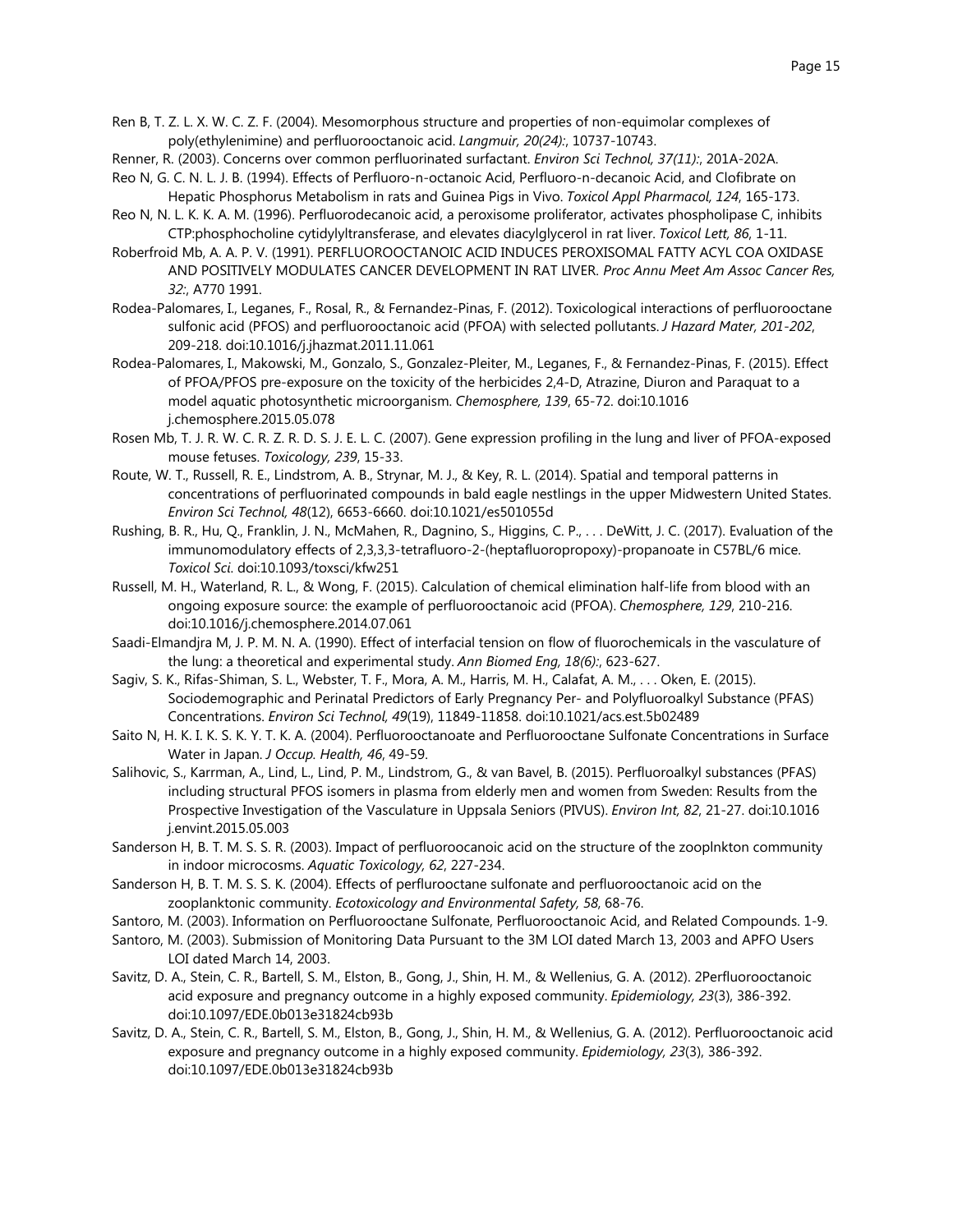- Savitz, D. A., Stein, C. R., Elston, B., Wellenius, G. A., Bartell, S. M., Shin, H. M., . . . Fletcher, T. (2012). Relationship of perfluorooctanoic Acid exposure to pregnancy outcome based on birth records in the mid-ohio valley. *Environ Health Perspect, 120*(8), 1201-1207. doi:10.1289/ehp.1104752
- Schedin S, P. P. D. G. (1998). Reduced cholesterol accumulation and improved deficient peroxisomal functions in a murine model of Niemann-Pick type C disease upon treatment with peroxisomal proliferators. *Biochem Pharmacol, 56(9):*, 1195-1199.
- Schnellmann Rg, M. R. O. (1990). Perfluorooctane sulfonamide: a structurally novel uncoupler of oxidative phosphorylation. *Biochim Biophys Acta, 1016(3):*, 344-348.
- Schrap S, V. P. L. S. (2004). Perfluorated compounds in the Dutch aquatic environment. *SETAC 2004*, 1.
- Schroder Hf, M. R. J. (2005). Stability of fluorinated surfactants in advanced oxidation processes-- A follow up of degradation products using flow injection-mass spectrometry, liquid chromatography-mass spectrometry and liquid chromatography-multiple stage mass spectrometry. *J Chromatogr A, 1082(1):*, 110-119.
- Seals, R., Bartell, S. M., & Steenland, K. (2011). Accumulation and clearance of perfluorooctanoic acid (PFOA) in current and former residents of an exposed community. *Environ Health Perspect, 119*(1), 119-124. doi:10.1289/ehp.1002346
- Shabalina I, P. T. B. A. D. J. (1999). Effects of the Rodent Peroxisome Proliferator and Hepatocarcinogen, Perflurooctanoic acid, on apoptosis in human hepatoma HepG2 cells. *Carcinogenesis, 20*, 2237 - 2246.
- Shan, G., Wang, Z., Zhou, L., Du, P., Luo, X., Wu, Q., & Zhu, L. (2016). Impacts of daily intakes on the isomeric profiles of perfluoroalkyl substances (PFASs) in human serum. *Environ Int, 89-90*, 62-70. doi:10.1016 j.envint.2016.01.002
- Shin, H. M., Steenland, K., Ryan, P. B., Vieira, V. M., & Bartell, S. M. (2014). Biomarker-based calibration of retrospective exposure predictions of perfluorooctanoic acid. *Environ Sci Technol, 48*(10), 5636-5642. doi:10.1021 es4053736
- Shin, H. M., Vieira, V. M., Ryan, P. B., Steenland, K., & Bartell, S. M. (2011). Retrospective exposure estimation and predicted versus observed serum perfluorooctanoic acid concentrations for participants in the C8 Health Project. *Environ Health Perspect, 119*(12), 1760-1765. doi:10.1289/ehp.1103729
- Shipley Jm, H. C. H. T. S. S. D. F. L. B. J. L. S. A. M. W. D. J. (2004). trans-activation of PPARalpha and induction of PPARalpha target genes by perfluorooctane-based chemicals. *Toxicol Sci, 80(1):*, 151-160.
- Shrestha, S., Bloom, M. S., Yucel, R., Seegal, R. F., Wu, Q., Kannan, K., . . . Fitzgerald, E. F. (2015). Perfluoroalkyl substances and thyroid function in older adults. *Environ Int, 75*, 206-214. doi:10.1016/j.envint.2014.11.018
- Sinclair E, T. S. Y. N. K. K. (2004). Perfluorooctanoic Acid and Perfluorooctane Sulfonate in Michigan and New York Waters. *Organohalogen Compounds - Dioxin 2004, 66*.
- Sissel, K. (2003). EPA Calls for Expedited Review of PFOA Data. *Chemical Week*, 27.
- Skuladottir, M., Ramel, A., Rytter, D., Haug, L. S., Sabaredzovic, A., Bech, B. H., . . . Halldorsson, T. I. (2015). Examining confounding by diet in the association between perfluoroalkyl acids and serum cholesterol in pregnancy. *Environ Res, 143*(Pt A), 33-38. doi:10.1016/j.envres.2015.09.001
- Sloviter, H. A. (1975). Perfluoro compounds as artificial erythrocytes. *Federation Proc, 34*, 1484-1487.
- Sloviter Ha, Y. H. O. S. (1970). Some effects of intravenously administered dispersed fluorochemicals in animals. *Federation Proceeding, 29(5)*.
- Smithwick M, M. D. C. M. S. A. S. K. R. M. J. W. S. C. B. E. W. L. R. J. D. R. (2005). Perflouroalkyl contaminants in liver tissue from East Greenland polar bears (Ursus maritimus). *Environ Toxicol Chem, 24(4):*, 981-986.
- Smithwick M, M. S. A. S. K. R. S. C. M. J. W. B. E. W. D. R. D. A. E. L. R. J. (2005). Circumpolar study of perfluoroalkyl contaminants in polar bears (Ursus maritimus). *Environ Sci Technol, 39(15):*, 5517-5523.
- So Mk, T. S. Y. N. G. J. P. Z. J. F. Z. I. S. H. L. P. K. (2004). Perfluorinated compounds in coastal waters of Hong Kong, South China, and Korea. *Environ Sci Technol, 38(15):*, 4056-4063.
- Sobolewski, M., Conrad, K., Allen, J. L., Weston, H., Martin, K., Lawrence, B. P., & Cory-Slechta, D. A. (2014). Sex-specific enhanced behavioral toxicity induced by maternal exposure to a mixture of low dose endocrine-disrupting chemicals. *Neurotoxicology, 45*, 121-130. doi:10.1016/j.neuro.2014.09.008
- Sochorova, L., Hanzlikova, L., Cerna, M., Drgacova, A., Fialova, A., Svarcova, A., . . . Pulkrabova, J. (2016). Perfluorinated alkylated substances and brominated flame retardants in serum of the Czech adult population. *Int J Hyg Environ Health*. doi:10.1016/j.ijheh.2016.09.003
- Sohlenius A, A. K. B. A. S. O. D. J. (1994). Effects of perfluorooctanoic acid a potent peroxisome proliferator in rat on Morris Hepatoma 7800C1 cells, a rat cell line. *Biochimica et Biophysica, 1213*, 63 - 74.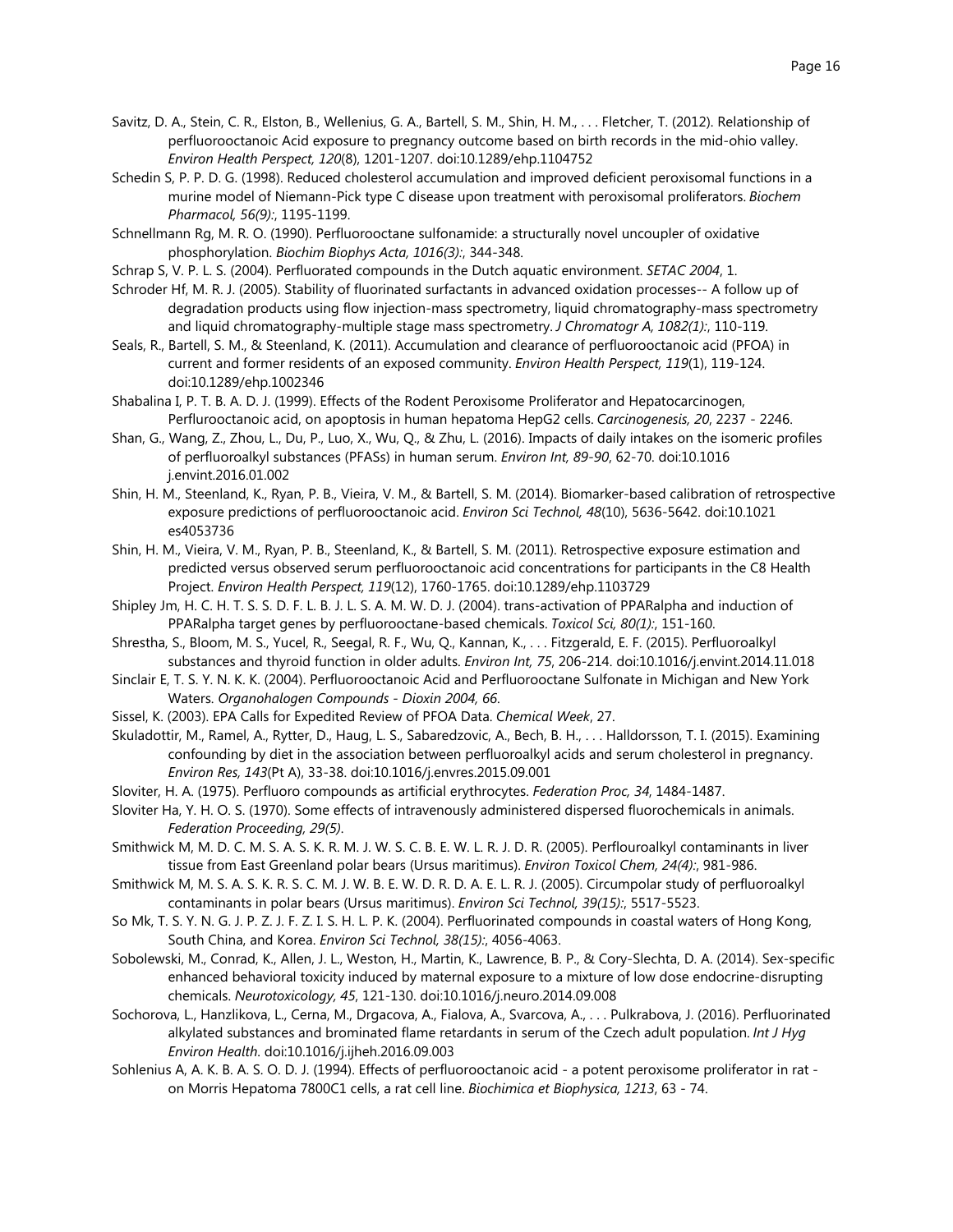- Sohlenius A, A. K. O. J. D. J. (1995). Peroxisome proliferation and associated effects caused by perfluorooctanoic acid in vitamin A-deficient mice. *Chem Biol Interact, 98*, 45 - 50.
- Sohlenius A, R. M. B. K. B. A. D. J. (1996). Hepatic Peroxisome Proliferation in Vitamin A-Deficient Mice Without a Simultaneous Increase in Peroxisomal Acyl-CoA Oxidase Activity. *Biochem Pharmacol, 51*, 821-827.
- Sohlenius Ak, A. K. D. J. (1992). The effects of perfluoro-octanoic acid on hepatic peroxisome proliferation and related parameters show no sex-related differences in mice. *Biochem J., 285*, 779-783.
- Sohlenius Ak, L. B. D. J. W. (1992). Perfluorooctanoic acid has persistent effects on peroxisome proliferation and related parameters in mouse liver. *J Biochem Toxicol, 7(4):*, 205-212.
- Sohlenius Ak, W. J. B. K. A. K. D. J. W. (1995). Synergistic induction of acyl-CoA oxidase activity, an indicator of peroxisome proliferation, by arachidonic acid and retinoic acid in Morris hepatoma 7800C1 cells. *Biochim Biophys Acta, 1258(3):*, 257-264.
- Sottani C, M. C. (2002). Quantitative determination of perfluorooctanoic acid ammonium salt in human serum by high-performance liquid chromatography with atmospheric pressure chemical ionization tandem mass spectrometry. *Rapid Commun Mass Spectrom, 16(7):*, 650-654.
- Sparrow Jr, O. R. M. P. R. C. S. (1990). Fibroblast behavior at aqueous interfaces with perfluorocarbon, silicone, and fluorosilicone liquids. *Invest Ophthalmol Vis Sci, 31(4):*, 638-646.
- Starling, A. P., Engel, S. M., Whitworth, K. W., Richardson, D. B., Stuebe, A. M., Daniels, J. L., . . . Longnecker, M. P. (2014). Perfluoroalkyl substances and lipid concentrations in plasma during pregnancy among women in the Norwegian Mother and Child Cohort Study. *Environ Int, 62*, 104-112. doi:10.1016/j.envint.2013.10.004
- Steenland, K., David Savitz, and Tony Fletcher. (2011). The mortality of DuPont workers in relation to exposure to PFOA (C8). *The C8 Science Panel, Status report*.
- Steenland, K., Fletcher, T., & Savitz, D. A. (2010). Epidemiologic evidence on the health effects of perfluorooctanoic acid (PFOA). *Environ Health Perspect, 118*(8), 1100-1108. doi:10.1289/ehp.0901827
- Steenland, K., Tinker, S., Frisbee, S., Ducatman, A., & Vaccarino, V. (2009). Association of perfluorooctanoic acid and perfluorooctane sulfonate with serum lipids among adults living near a chemical plant. *Am J Epidemiol, 170*(10), 1268-1278. doi:10.1093/aje/kwp279
- Steenland, K., Tinker, S., Shankar, A., & Ducatman, A. (2010). Association of perfluorooctanoic acid (PFOA) and perfluorooctane sulfonate (PFOS) with uric acid among adults with elevated community exposure to PFOA. *Environ Health Perspect, 118*(2), 229-233. doi:10.1289/ehp.0900940
- Steenland, K., & Woskie, S. (2012). Cohort mortality study of workers exposed to perfluorooctanoic Acid. *Am J Epidemiol, 176*(10), 909-917. doi:10.1093/aje/kws171
- Steenland, K., Zhao, L., & Winquist, A. (2015). A cohort incidence study of workers exposed to perfluorooctanoic acid (PFOA). *Occup Environ Med, 72*(5), 373-380. doi:10.1136/oemed-2014-102364
- Stein, C. R., & Savitz, D. A. (2011). Serum perfluorinated compound concentration and attention deficit/hyperactivity disorder in children 5-18 years of age. *Environ Health Perspect, 119*(10), 1466-1471. doi:10.1289/ehp.1003538
- Stein, C. R., Savitz, D. A., & Bellinger, D. C. (2014). Perfluorooctanoate exposure in a highly exposed community and parent and teacher reports of behaviour in 6-12-year-old children. *Paediatr Perinat Epidemiol, 28*(2), 146-156. doi:10.1111/ppe.12097
- Stein, C. R., Savitz, D. A., Elston, B., Thorpe, P. G., & Gilboa, S. M. (2014). Perfluorooctanoate exposure and major birth defects. *Reprod Toxicol, 47*, 15-20. doi:10.1016/j.reprotox.2014.04.006
- Stevenson. (2002). Comparative Analysis of Fluorochemicals in Human Serum Samples Obtained Commercially. 1-52.
- Stock Nl, L. F. K. E. D. A. M. J. W. M. D. C. M. S. A. (2004). Polyfluorinated telomer alcohols and sulfonamides in the North American troposphere. *Environ Sci Technol, 38(4):*, 991-996.
- Strom, M., Hansen, S., Olsen, S. F., Haug, L. S., Rantakokko, P., Kiviranta, H., & Halldorsson, T. I. (2014). Persistent organic pollutants measured in maternal serum and offspring neurodevelopmental outcomes--a prospective study with long-term follow-up. *Environ Int, 68*, 41-48. doi:10.1016/j.envint.2014.03.002
- Su, T. C., Kuo, C. C., Hwang, J. J., Lien, G. W., Chen, M. F., & Chen, P. C. (2016). Serum perfluorinated chemicals, glucose homeostasis and the risk of diabetes in working-aged Taiwanese adults. *Environ Int, 88*, 15-22. doi:10.1016 j.envint.2015.11.016
- Takagi A, S. K. U. T. H. R. K. Y. (1991). Short-term exposure to the peroxisome proliferators, perfluorooctanoic acid and perfluorodecanoic acid, causes significant increase of 8-hydroxydeoxyguanosine in liver DNA of rats. *Cancer Lett, 57*, 55 - 60.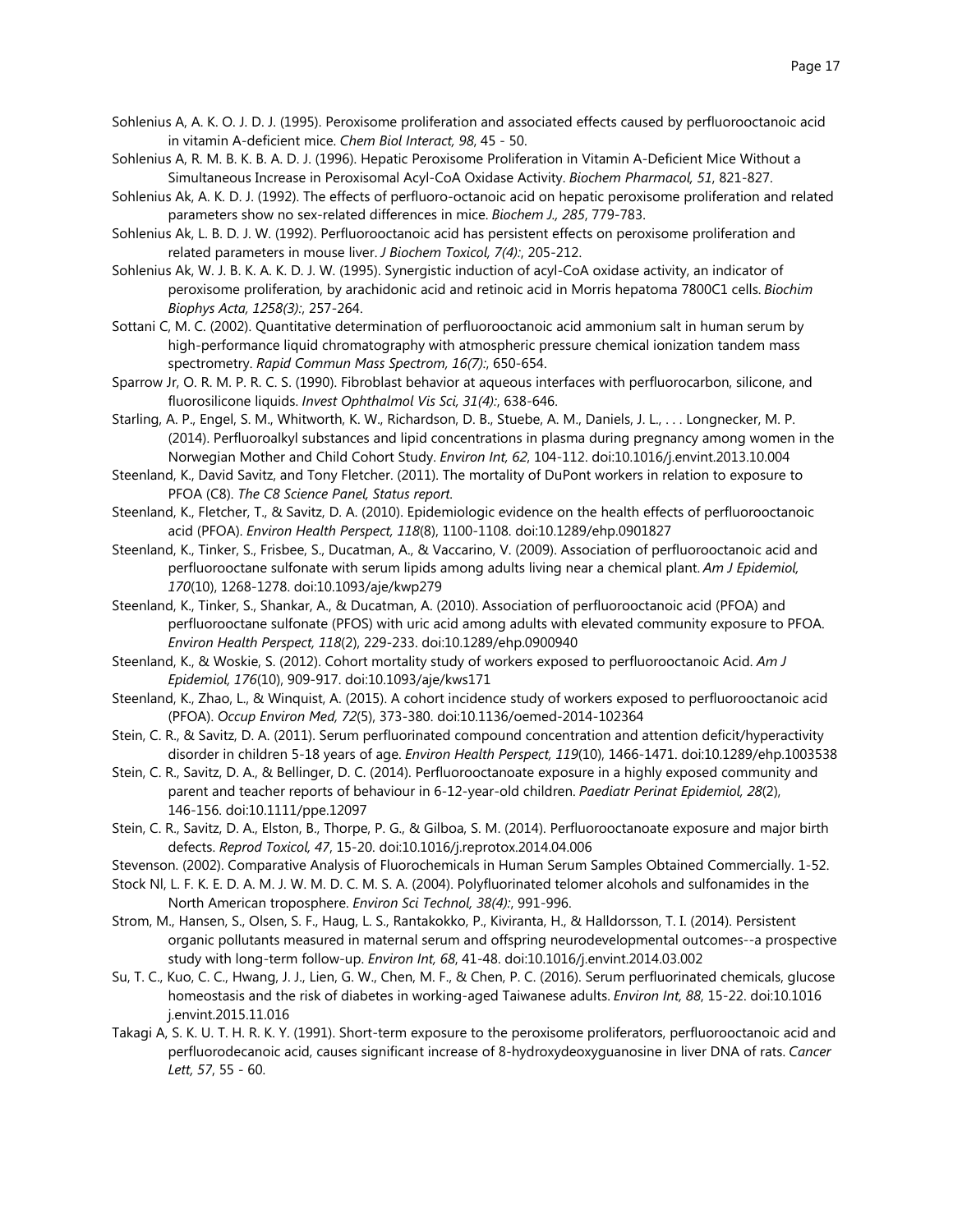- Takino M, D. S. N. T. (2003). Determination of perfluorooctane sulfonate in river water by liquid chromatography atmospheric pressure photoionization mass spectrometry by automated on-line extraction using turbulent flow chromatography. *Rapid Commun Mass Spectrom, 17(5):*, 383-390.
- Taniyasu S, Y. N. K. K. H. Y. S. E. P. G. G. T. (2004). Perfluorinated Carboxylates and Sulfonates in Open Ocean Waters of the Pacific and Atlantic Oceans. *Organohalogen Compounds - Dioxin 2004, 66*.
- Taxvig, C., Rosenmai, A. K., & Vinggaard, A. M. (2014). Polyfluorinated alkyl phosphate ester surfactants current knowledge and knowledge gaps. *Basic Clin Pharmacol Toxicol, 115*(1), 41-44. doi:10.1111/bcpt.12208
- Taylor, K. W., Hoffman, K., Thayer, K. A., & Daniels, J. L. (2014). Polyfluoroalkyl chemicals and menopause among women 20-65 years of age (NHANES). *Environ Health Perspect, 122*(2), 145-150. doi:10.1289/ehp.1306707
- Tetra, T. (2002). Discussion Points Relating to the Assessment of Health Risk from Exposure to Ammonium Perfluorooctanoate.
- The Sapphire Group, I. (2004). Ammonium Perfluorooctanoate: Cross-Sectional Surveillance in a Community Sample of Clinical Measures of General Health Status Related to a Serum Biomarker of Exposure, A Study Protocol. 1-43.
- Thottassery J, W. L. Y. J. C. M. B. M. (1992). Regulation of perfluorooctanoic acid-induced peroxisomal enzyme activitiess and hepatocellular growth by adrenal hormones. *Hepatology, 15*, 316-322.
- Tittlemier Sa, P. K. E. L. T. G. (2005). Development and characterization of a solvent extraction-gas chromatographic mass spectrometric method for the analysis of perfluorooctanesulfonamide compounds in solid matrices. *J Chromatogr A, 1066(1-2):*, 189-195.
- Toms, L. M., Thompson, J., Rotander, A., Hobson, P., Calafat, A. M., Kato, K., . . . Mueller, J. F. (2014). Decline in perfluorooctane sulfonate and perfluorooctanoate serum concentrations in an Australian population from 2002 to 2011. *Environ Int, 71*, 74-80. doi:10.1016/j.envint.2014.05.019
- Tomy Gt, B. W. H. T. H. P. A. S. G. A. F. K. P. K. T. S. A. F. A. T. (2004). Fluorinated organic compounds in an eastern Arctic marine food web. *Environ Sci Technol, 38(24):*, 6475-6481.
- Toyama T, K. N. M. A. K. Y. (2004). Effects of perfluorocarboxylic acids on the activities of acyl-CoA elongations in vivo and in vitro. *Chem Biol Interact, 150(2):*, 189-198.
- Tsai, M. S., Lin, C. Y., Lin, C. C., Chen, M. H., Hsu, S. H., Chien, K. L., . . . Su, T. C. (2015). Association between perfluoroalkyl substances and reproductive hormones in adolescents and young adults. *Int J Hyg Environ Health, 218*(5), 437-443. doi:10.1016/j.ijheh.2015.03.008
- Tsuda, S. (2016). Differential toxicity between perfluorooctane sulfonate (PFOS) and perfluorooctanoic acid (PFOA). *J Toxicol Sci, 41*(Special), SP27-SP36. doi:10.2131/jts.41.SP27
- United States Environmental Protection, A. (2002). Draft Hazard Assessment of Perfluorooctanoic Acid (PFOA) And Its Salts. *USEPA*, 1-82.
- Usepa. (2002). Revised Draft Hazard Assessment of Perfluorooctanoic Acid And Its Salts. 1-103.
- Usepa. (2003). Preliminary Risk Assesement of the Development Toxiciy Associated with Exposure to Perluoroocanoic Acid and its salts.
- Usepa. (2003). TSCA 8(e) Reporting Requirements for PFOA Information. 1-2.
- Uy-Yu N, K. Y. K. H. (1990). Comparative studies on sex-related difference in biochemical responses of livers to perfluorooctanoic acid between rats and mice. *Biochem Pharmacol, 39*, 1492 - 1495.
- Vagi, S. J., Azziz-Baumgartner, E., Sjodin, A., Calafat, A. M., Dumesic, D., Gonzalez, L., . . . Azziz, R. (2014). Exploring the potential association between brominated diphenyl ethers, polychlorinated biphenyls, organochlorine pesticides, perfluorinated compounds, phthalates, and bisphenol A in polycystic ovary syndrome: a case-control study. *BMC Endocr Disord, 14*, 86. doi:10.1186/1472-6823-14-86
- Van de Vijver Ki, H. P. D. K. B. S. V. D. W. E. E. R. P. B. R. D. C. W. (2005). Tissue distribution of perfluorinated chemicals in harbor seals (Phoca vitulina) from the Dutch Wadden Sea. *Environ Sci Technol, 39(18):*, 6978-6984.
- Van de Vijver Ki, H. P. T. V. D. W. E. E. L. B. R. D. C. W. M. (2003). Exposure patterns of perfluorooctane sulfonate in aquatic invertebrates from the Western Scheldt estuary and the southern North Sea. *Environ Toxicol Chem, 22(9):*, 2037-2041.
- van Esterik, J. C., Bastos Sales, L., Dolle, M. E., Hakansson, H., Herlin, M., Legler, J., & van der Ven, L. T. (2016). Programming of metabolic effects in C57BL/6JxFVB mice by in utero and lactational exposure to perfluorooctanoic acid. *Arch Toxicol, 90*(3), 701-715. doi:10.1007/s00204-015-1488-7
- Vanden Heuvel Jp, D. J. W. d. S. R. P. R. E. (1992). Renal excretion of perfluorooctanoic acid in male rats: inhibitory effect of testosterone. *J Biochem Toxicol, 7(1):*, 31-36.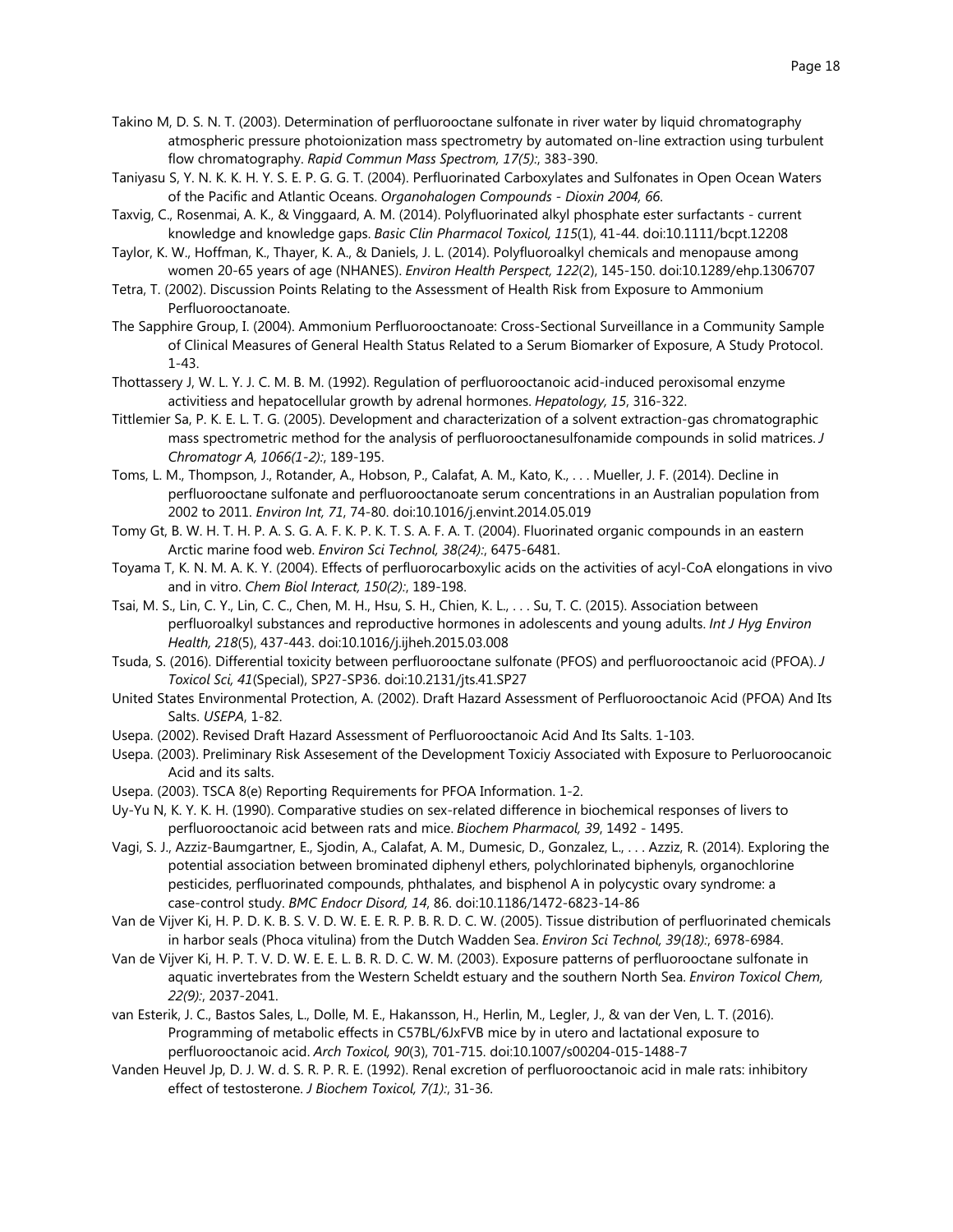- Vanden Heuvel Jp, K. B. I. P. R. E. (1992). Covalent binding of perfluorinated fatty acids to proteins in the plasma, liver and testes of rats. *Chem Biol Interact, 82(3):*, 317-328.
- Vanden Heuvel Jp, K. B. I. S. E. P. R. E. (1991). Inhibition of long-chain acyl-CoA synthetase by the peroxisome proliferator perfluorodecanoic acid in rat hepatocytes. *Biochem Pharmacol, 42(2):*, 295-302.
- Vanden Heuvel Jp, K. B. I. V. R. M. J. P. R. E. (1991). Tissue distribution, metabolism, and elimination of perfluorooctanoic acid in male and female rats. *J Biochem Toxicol, 6(2):*, 83-92.
- Vanden Heuvel Jp, S. P. F. N. D. J. P. R. E. (1993). Coordinate induction of acyl-CoA binding protein, fatty acid binding protein and peroxisomal beta-oxidation by peroxisome proliferators. *Biochim Biophys Acta, 1177(2):*, 183-190.
- Vanden Heuvel Jp, V. R. M. J. M. L. A. P. R. E. (1989). Isolation and purification of perfluorodecanoic and perfluorooctanoic acids from rat tissues. *LIPIDS, 24(6):*, 526-531.
- Vanden Huevel J, K. B. (1992). Covalent Binding of Perfluorinated Fatty Acids to Proteins in the Plasma, Liver and Testes of Rats. *Chem Biol. Interactions, 82*, 317 - 328.
- Verner, M. A., Ngueta, G., Jensen, E. T., Fromme, H., Volkel, W., Nygaard, U. C., . . . Longnecker, M. P. (2016). A Simple Pharmacokinetic Model of Prenatal and Postnatal Exposure to Perfluoroalkyl Substances (PFASs). *Environ Sci Technol, 50*(2), 978-986. doi:10.1021/acs.est.5b04399
- Vesterholm Jensen, D., Christensen, J., Virtanen, H. E., Skakkebaek, N. E., Main, K. M., Toppari, J., . . . Jensen, T. K. (2014). No association between exposure to perfluorinated compounds and congenital cryptorchidism: a nested case-control study among 215 boys from Denmark and Finland. *Reproduction, 147*(4), 411-417. doi:10.1530/REP-13-0444
- Vieira, V. M., Hoffman, K., Shin, H. M., Weinberg, J. M., Webster, T. F., & Fletcher, T. (2013). Perfluorooctanoic Acid Exposure and Cancer Outcomes in a Contaminated Community: A Geographic Analysis. *Environ Health Perspect*. doi:10.1289/ehp.1205829
- Viskocil J, L. R. K. M. K. S. (2003). Exposure Assessment of Measured Serum Perfluorinated Octanoic Acid Anion in the Manufacture of Ammonium Perfluorooctanoate (APFO) at Fayetteville, NC. *Haskell Laboratory for Health and Environmental Sciences*.
- Wallace Hw, S. T. P. A. W. J. (1975). Evaluation of fluorochemicals for liquid membrane oxygenation. *Federation Proc, 34*, 1506-1509.
- Wambaugh, J. F., Setzer, R. W., Pitruzzello, A. M., Liu, J., Reif, D. M., Kleinstreuer, N. C., . . . Lau, C. (2013). Dosimetric anchoring of in vivo and in vitro studies for perfluorooctanoate and perfluorooctanesulfonate. *Toxicol Sci, 136*(2), 308-327. doi:10.1093/toxsci/kft204
- Wang, B., Chen, Q., Shen, L., Zhao, S., Pang, W., & Zhang, J. (2016). Perfluoroalkyl and polyfluoroalkyl substances in cord blood of newborns in Shanghai, China: Implications for risk assessment. *Environ Int, 97*, 7-14. doi:10.1016/j.envint.2016.10.008
- Wardrop J, E. C. M. L. K. C. D. M. R. P. J. B. (1997). Changes in cell biochemistry in response to culture of protoplasts with oxygenated perfluorocarbon. *Artif Cells Blood Substit Immobil Biotechnol, 25(6):*, 585-589.
- Washburn St, B. T. S. B. S. K. B. R. C. B. L. W. C. H. J. H. L. A. K. J. E. R. (2005). Exposure assessment and risk characterization for perfluorooctanoate in selected consumer articles. *Environ Sci Technol, 39(11):*, 3904-3910.
- Watkins, D. J., Wellenius, G. A., Butler, R. A., Bartell, S. M., Fletcher, T., & Kelsey, K. T. (2014). Associations between serum perfluoroalkyl acids and LINE-1 DNA methylation. *Environ Int, 63*, 71-76. doi:10.1016 j.envint.2013.10.018
- Webster, G. M., Venners, S. A., Mattman, A., & Martin, J. W. (2014). Associations between perfluoroalkyl acids (PFASs) and maternal thyroid hormones in early pregnancy: a population-based cohort study. *Environ Res, 133*, 338-347. doi:10.1016/j.envres.2014.06.012
- Weisburger, J. H. (2004). Hazards of fast food. *Environ Health Perspect, 112(6):*, A336.
- White Ss, C. A. M. F. S. E., & et al. (2006). Gestational PFOA Exposure of Mice is Associated with Altered Mammary Gland Development in Dams and Female Offspring. *ToxSci Advance Access*.
- White Ss, C. A. M. K. Z. V. L. Z. R. D. H. L. S. M. J. L. A. B. T. J. R. W. C. (2007). Gestational PFOA exposure of mice is associated with altered mammary gland development in dams and female offspring. *Toxicol Sci, 96*, 133-144.
- Wiesmuller, G. A., Eckard, R., Dobler, L., Gunsel, A., Oganowski, M., Schroter-Kermani, C., . . . Kemper, F. H. (2007). The Environmental Specimen Bank for Human Tissues as part of the German Environmental Specimen Bank. *Int J Hyg Environ Health, 210*(3-4), 299-305. doi:10.1016/j.ijheh.2007.01.036
- Wilhelm, M., Wittsiepe, J., Volkel, W., Fromme, H., & Kasper-Sonnenberg, M. (2015). Perfluoroalkyl acids in children and their mothers: Association with drinking water and time trends of inner exposures--Results of the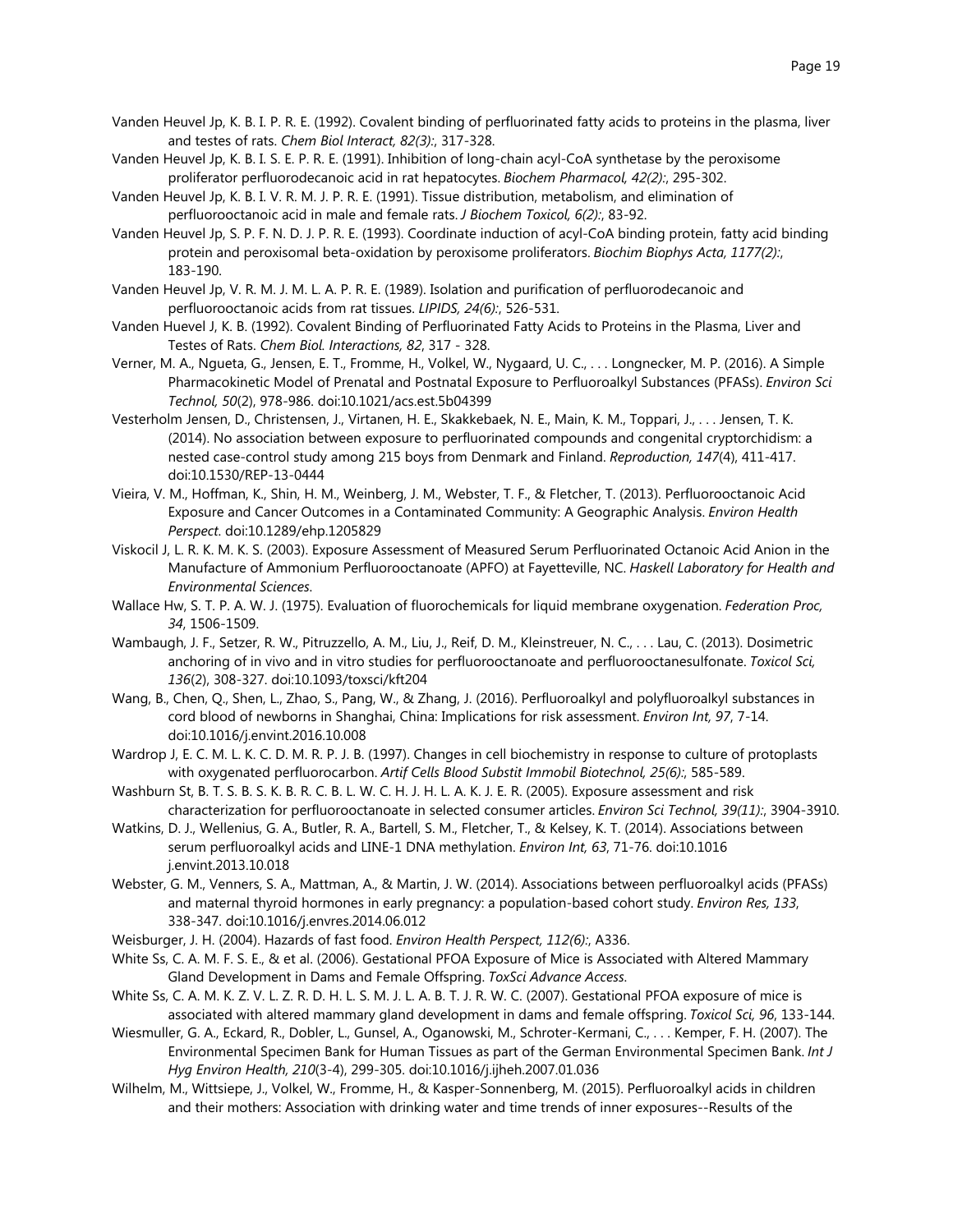Duisburg birth cohort and Bochum cohort studies. *Int J Hyg Environ Health, 218*(7), 645-655. doi:10.1016 j.ijheh.2015.07.001

- Wilkinson. (2002). A Comparison between the last draft of the Dupont/3M review and the latest EPA review on PFOA: Comments, references, etc.
- Winquist, A., & Steenland, K. (2014). Modeled PFOA exposure and coronary artery disease, hypertension, and high cholesterol in community and worker cohorts. *Environ Health Perspect, 122*(12), 1299-1305. doi:10.1289 ehp.1307943
- Winquist, A., & Steenland, K. (2014). Perfluorooctanoic acid exposure and thyroid disease in community and worker cohorts. *Epidemiology, 25*(2), 255-264. doi:10.1097/EDE.0000000000000040
- Winter M, E. W. S. C. R. A. (2000). Failure of potassium siphoning by Muller cells: a new hypothesis of perfluorocarbon liquid-induced retinopathy. *Invest Ophthalmol Vis Sci, 41(1):*, 256-261.
- Witzman Fa, F. C. D. L. J. C. (1996). Toxicant-induced alterations in two-dimensional electrophoretic patterns of hepatic and renal stress proteins. *Electrophoresis, 17*, 198-202.
- Witzmann F, C. M. F. C. L. J. (1996). Effect of structurally diverse peroxisome proliferators on rat hepatic sulfotransferase. *Chem Biol Interact, 99(1-3):*, 73-84.
- Witzmann Fa, P. D. N. J. B. M. (1994). Induction of enoyl-CoA hydratase by LD50 exposure to perfluorocarboxylic acids detected by two-dimensional electrophoresis. *Toxicol Lett, 71(3):*, 271-277.
- Wojcik L, S. B. M. W. T. M. (2005). Separation of perfluorocarboxylic acids using capillary electrophoresis with UV detection. *Electrophoresis, 26(6):*, 1080-1088.
- Wolf Cj, F. S. E. S. J. E., & et al. (2006). Developmental Toxicity of perfluorooctanoic acid (PFOA) in the CD-1 Mouse after Cross Foster and Restricted Gestational Exposures. *ToxSci Advance Access*.
- Wolsen, G. (2002). PFOA November 2002 Epidemiology Write-Up.
- Woskie, S. R., Gore, R., & Steenland, K. (2012). Retrospective Exposure Assessment of Perfluorooctanoic Acid Serum Concentrations at a Fluoropolymer Manufacturing Plant. *Ann Occup Hyg*. doi:10.1093/annhyg/mes023
- writer, E. W. G. s. (2004). Latest docs revealed in advance of pending enforcement action. *wwwewg.org*.
- Wu, H., Yoon, M., Verner, M. A., Xue, J., Luo, M., Andersen, M. E., . . . Clewell, H. J., 3rd. (2015). Can the observed association between serum perfluoroalkyl substances and delayed menarche be explained on the basis of puberty-related changes in physiology and pharmacokinetics? *Environ Int, 82*, 61-68. doi:10.1016 j.envint.2015.05.006
- Wu, X. M., Bennett, D. H., Calafat, A. M., Kato, K., Strynar, M., Andersen, E., . . . Hertz-Picciotto, I. (2015). Serum concentrations of perfluorinated compounds (PFC) among selected populations of children and adults in California. *Environ Res, 136*, 264-273. doi:10.1016/j.envres.2014.09.026
- Yamashita N, F. J. P. G. T. S. H. Y. O. T. K. K. G. T. (2004). Perfluorooctane sulfonate (PFOS) and related compounds in open ocean water. *SETAC 2004*, 1.
- Yamashita N, K. K. T. S. H. Y. O. T. P. G. G. T. (2004). Analysis of perfluorinated acids at parts-per-quadrillion levels in seawater using liquid chromatography-tandem mass spectrometry. *Environ Sci Technol, 38(21):*, 5522-5528.
- Yang Jh, K. K. K. S. Y. S. I. H. (2004). Levels of Perfluorooctane sulfonate and related fluorochemcials in human blood from the general population of Korea. *Organohalogen Compounds - Dioxin 2004, 66*.
- Yang, L., Li, J., Lai, J., Luan, H., Cai, Z., Wang, Y., . . . Wu, Y. (2016). Placental Transfer of Perfluoroalkyl Substances and Associations with Thyroid Hormones: Beijing Prenatal Exposure Study. *Sci Rep, 6*, 21699. doi:10.1038 srep21699
- Yang Q, A.-V. M. X. Y. Z. X.-Y. M. G. N. B. D. J. (2002). Potent suppression of the adaptive immune response in mice upon dietary exposure to the potent peroxisome proliferator, perfluorooctanoic acid. *International Immunopharmacology, 2*, 389-397.
- Yang Q, D. J. W. (1998). Rapid one-step isolation of mouse liver catalase by immobilized metal ion affinity chromatography. *Protein Expr Purif, 12(2):*, 277-283.
- Yang Q, X. Y. A. S. N. B. D. J. (2002). Involvement of the peroxisome proliferator-activated receptor alpha in the immunomodulation caused by peroxisome proliferators in mice. *Biochem Pharmacol, 63*, 1893-1900.
- Yi-ou F, Y.-h. J. Y.-x. M. Y.-h. Z. (2005). Effects of perfluorooctane sulfonate on spermiogenesis function of male rates. *Journal of Hygiene Research, 34(1):*, 37-39.
- Ylinen M, A. S. (1990). Tissue Distribution and Elimination of Perfluorodecanoic Acid in the Rat after Single intraperitoneal Administration. *Pharmacology and Toxicology, 66*, 45 - 48.
- Ylinen M, H. H. J. J. P. P. (1989). Stimulation by Oestradiol of the Urinary Excretion of Perfluorooctanoic Acid in the Male Rat. *Pharmacology and Toxicology, 65*, 274 - 277.